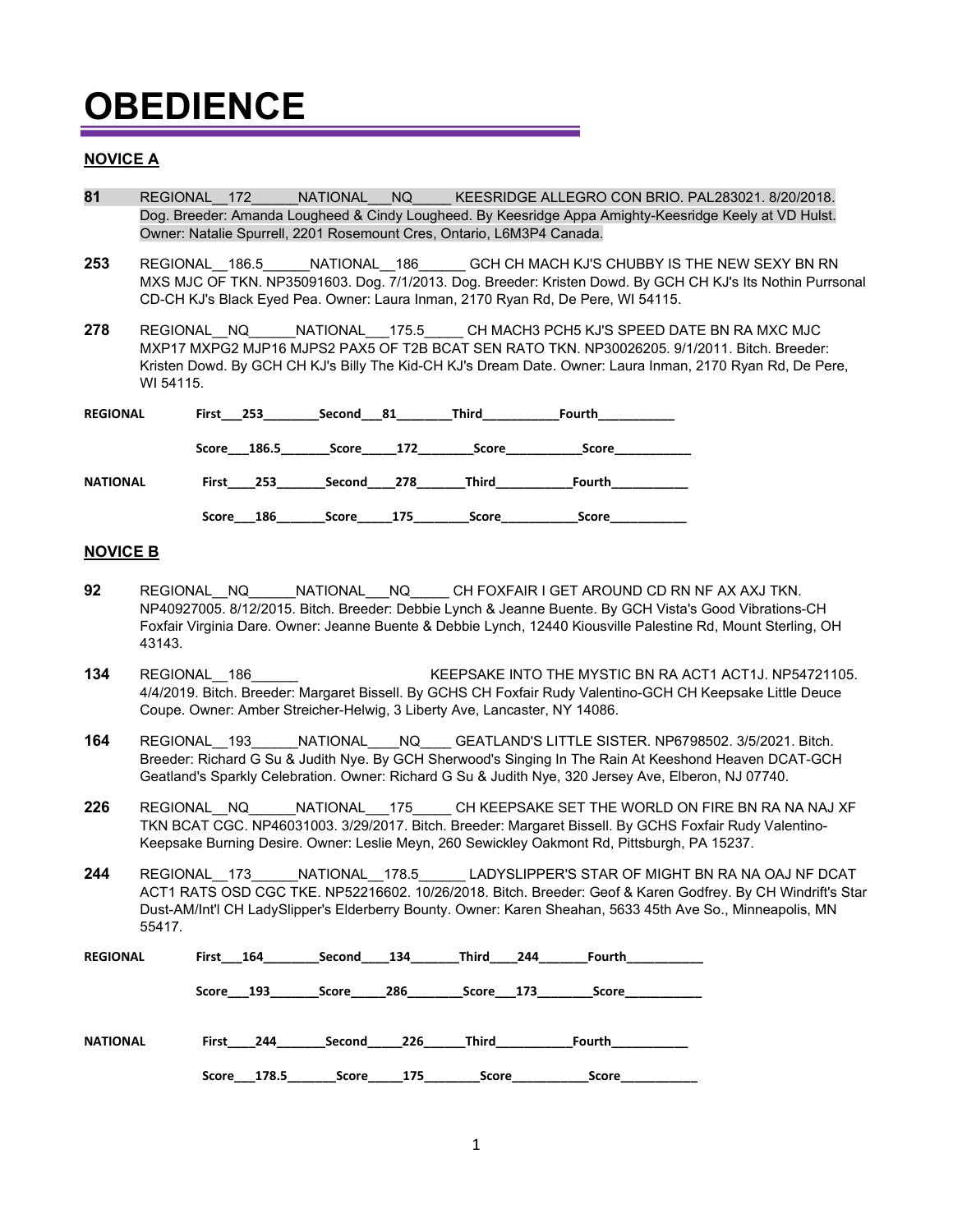#### **OPEN A**

- **28 REGIONAL NQ NATIONAL NQ TRALIEGH'S MIRACLE IN THE RAIN CD RE NAJ NA CGC.** NP57224303. 11/1/2019. Bitch. Breeder: Traci Wasser. By CH Trumpets Shower the People-CH Traliegh's On Cloud Nine. Owner: Barbara Eng & Traci Wasser, 126 Bellwood Ct, Phoenixville, PA 19460.
- **30** REGIONAL\_\_\_NQ\_\_\_\_\_NATIONAL\_\_NQ\_\_\_\_\_\_ CH KEEPSAKE SPRING FEVER CGC BN CD RM ACT2 TKA AXP OA XFP BCAT. NP43686303. 6/17/2016. Bitch. Breeder: Margaret Bissell & Deborah Hodges. By CH Keepsake Hot Rod Lincoln-CH Night Wind E-Z Ruttkay. Owner: Daisy Kramer, 4107 Aster Ct, Enola, PA 17025.
- **96** REGIONAL\_\_\_NQ\_\_\_\_\_NATIONAL\_197\_\_\_\_\_\_\_ WYNDSPELL PINK OF PERFECTION CD PCD. NP49361904. 3/16/2018. Bitch. Breeder: Marion Crain. By GCHB Skyline Summerwind One Giant Leap-CH OTCH5 Keesbrook's Diamond Jubilee UDX7 OGM RM RAE. Owner: Richard and Lisa Mueller, 725 Merimac Dr, Evansville, IN 47711.
- **126** REGIONAL\_\_\_NQ\_\_\_\_\_NATIONAL\_\_\_NQ\_\_\_\_\_ GCH CH DIVNYI DRUG DIN' -DIN' CD NA. NP57724001. 5/20/2019. Bitch. Breeder: MA Alesenko. By Cinereus Arctic Prince of Star-Divnyi Drug Gusja-Lebed. Owner: Shirley Kilpatrick & Kristen Dowd, 265 W 500 N, Valparaiso, IN 46385.

| <b>REGIONAL</b> | First        | Second       | <b>Third</b> | Fourth |  |
|-----------------|--------------|--------------|--------------|--------|--|
|                 | Score        | <b>Score</b> | Score        | Score  |  |
| <b>NATIONAL</b> | First<br>96  | Second       | Third        | Fourth |  |
|                 | Score<br>197 | <b>Score</b> | Score        | Score  |  |

#### **OPEN B**

- **60** REGIONAL\_\_\_NQ\_\_\_\_\_NATIONAL\_\_\_ NQ \_\_\_\_\_ GCH CH KEEPSAKE SHE'S GOT THYTHM UD BN GN RE MX MXJ TQX. NP42988401. 4/27/2016. Bitch. Breeder: Margaret Bissell. By GCH CH Vista's Good Vibrations-Keepsake Burning Desie CDX MX MXS MXJ MJB. Owner: Jean Munger, 47W656 Shirewood Farm Rd, Hampshire, IL 60140.
- **64** REGIONAL\_\_\_ NQ \_\_\_\_\_NATIONAL\_\_\_ NQ \_\_\_\_\_ GCH CH MACH2 KJ'S PLAY DATE CDX BN GO RE MXS MJG MFB TQX CGCA TKN HOF. NP30026204. 9/1/2011. Bitch. Breeder: Kristen Dowd. By CH KJ's Billy The Kid-GCH CH KJ's Dream Date RN HOF. Owner: Lois and David Waddell, 901 Cranbrook Dr, Wilmington, DE 19803.
- **108** REGIONAL\_\_\_ NQ \_\_\_\_\_NATIONAL\_\_ NQ \_\_\_\_\_\_ TRUMPET'S GUESS WHO UD PCDX BN GO. NP35266902. 8/4/2013. Bitch. Breeder: Beth Blankenship & Carissa Boettcher. By GCH CH Trumpet's No Questions Asked-GCH CH Trumpet's Love for Sale. Owner: Bonnie Davis & Beth Blankenship, 2020 Benjamin St, Nashville, TN 37206.
- **110** REGIONAL\_\_\_197+\_\_\_\_\_NATIONAL\_\_\_ NQ \_\_\_\_\_ TRALEIGH TOULUMNE MEADOWS UDX2 OM2 RI. NP43629603. 8/2/2016. Bitch. Breeder: Traci Wasser. By GCH CH Trumpet's Hot For Teacher-GCH CH Traleigh Travelocity. Owner: Lila Dann, 6198 Donovanridge, Dexter, MI 48130.
- **119** REGIONAL\_\_\_197\_\_\_\_\_NATIONAL\_\_ NQ \_\_\_\_\_\_ GCH MACH KJ'S LIVIN LARGE UDX OM3 RE MJS MXS XF. NP29153401. 6/7/2011. Dog. Breeder: Kristen Dowd. By CH KJ's Livin The Dream CDX NA NAJ-CH KJ's Superstition. Owner: Elizabeth Strick, 3505 Barker St, Hudsonville, MI 49426.
- **128** REGIONAL\_\_\_ NQ \_\_\_\_\_NATIONAL\_\_\_ NQ \_\_\_\_\_ CH RACH KJ'S DREAMCATCHER UD AXJP AXP OF CGC. NP37119408. 5/12/2014. Bitch. Breeder: Kristen Dowd. By GCH MACH Jamynn's I'm Not an Outlaw CD-GCH KJ's Dream Date RN. Owner: Barbara Eng & Kristen Dowd, 126 Bellwood Ct, Phoenixville, PA 19460.
- **159** REGIONAL\_\_ NQ \_\_\_\_\_\_NATIONAL\_\_\_ NQ \_\_\_\_\_ MACH KEEPSAKE WHAT WERE YOU SMOKING CDX BN RA MXS MJS XF T2B2 BCAT. NP43350101. 6/22/2016. Dog. Breeder: Margaret Bissell. By GCH Nightwind's Holy Smoke-GCH Keepsake Little Deuce Coupe. Owner: Margaret Bissell, 202 Canter Court, Winchester, VA 22602.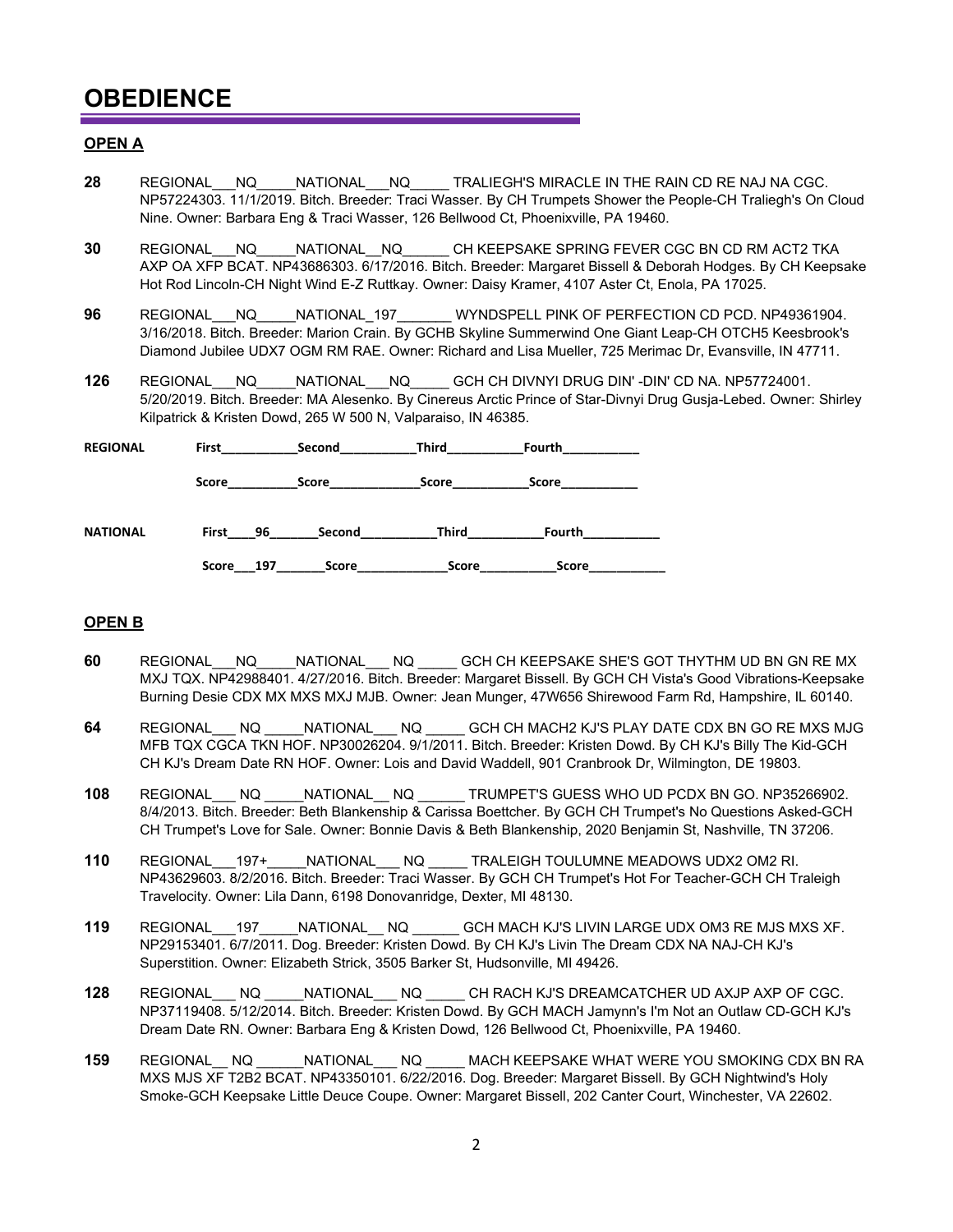#### **OPEN B continued…..**

- **166** REGIONAL\_\_\_ABS\_\_\_\_\_NATIONAL\_\_ABS\_\_\_\_\_\_ GCH OTCH7 WYNDSPELL SPRING FLING UDX7 OGM. NP39845104. 4/14/2015. Bitch. Breeder: Marion Crain. By CH OTCH Wyndspell Live Wire UDX OM6 RE-CH OTCH5 Keesbrook's Diamond Jubilee UDX7 OGM RM RE. Owner: Marion Crain, 3350 Frog Leap Farm Rd, Byrnes Mill, MO 63051.
- **174** REGIONAL\_\_\_ABS\_\_\_\_\_NATIONAL\_\_ABS\_\_\_\_\_\_ WYNDSPELL EFFERVESCENT CDX. NP49361901. 3/16/2018. Bitch. Breeder: Marion Crain. By GCH Skyline Summerwind One Giant Leap-CH OTCH5 Keesbrook's Diamond Jubilee UDX7 OGM RM RAE. Owner: Marion Crain, 3350 Frog Leap Farm Rd, Byrnes Mille, MO 63051.
- **182** REGIONAL ABS NATIONAL ABS DAIMLER'S TOO HOT TO HANDLE UDX MX MXJ HOF. NP29844901. 8/11/2011. Bitch. Breeder: Diane Benz , Laura Benz, Terry Benz. By Daimler's Criminal Justice-CH Sonata Season Secret At Daimler. Owner: Joy-Ann Pool, 34 Cayman Dr, Montgomery, IL 60538.
- **224** REGIONAL\_\_\_ABS\_\_\_\_\_NATIONAL\_\_\_ABS\_\_\_\_\_ DESIGNER'S UNTIED CARGO CDX. NP41140302. 10/8/2015. Bitch. Breeder: Rita Jacobs & Joyce Cardwell. By GCH CH Keemont's Ransom Masker Of Ceremonies-GCH CH Daimler's Surprise Delivery 4 Designer. Owner: Joy-Ann Pool, 34 Cayman Dr, Montgomery, IL 60538.

| <b>REGIONAL</b> | First<br>110    | Second       | 119          | Third<br>Fourth       |  |
|-----------------|-----------------|--------------|--------------|-----------------------|--|
|                 | Score<br>$197+$ | <b>Score</b> | 197          | Score<br><b>Score</b> |  |
| <b>NATIONAL</b> | First           | Second       | Third        | Fourth                |  |
|                 | Score           | <b>Score</b> | <b>Score</b> | <b>Score</b>          |  |

#### **UTILITY A**

- **26** REGIONAL\_\_ NQ \_\_\_\_\_\_NATIONAL\_\_ NQ \_\_\_\_\_\_ HAREM COLADAS A POPPIN AT JAMYNN CDX AX OXJ. NP57697502. 11/23/2019. Bitch. Breeder: Emily Taggart & Kristen Down. By CH Jamynn's Crazy For A Colada-KJ's Pop The Question AX AXJ CGC. Owner: Shirley Kilpatrick, 265 West 500 North Valparaiso, IN 46385.
- **64** REGIONAL\_\_\_ NQ \_\_\_\_\_NATIONAL\_\_\_ NQ \_\_\_\_\_ GCH CH MACH2 KJ'S PLAY DATE CDX BN GO RE MXS MJG MFB TQX CGCA TKN HOF. NP30026204. 9/1/2011. Bitch. Breeder: Kristen Dowd. By CH KJ's Billy The Kid-GCH CH KJ's Dream Date RN HOF. Owner: Lois and David Waddell, 901 Cranbrook Dr, Wilmington, DE 19803.
- **208** REGIONAL\_\_\_ NQ \_\_\_\_\_NATIONAL\_\_ NQ \_\_\_\_\_\_ GCH CH PAUGH PRINTS CAN YOU HEAR ME NOW CDX PCD BN GN GO RAE AX AXJ TKA. NP38687801. 9/12/2014. Bitch. Breeder: Sherri Alspaugh. By GCHG CH KJ's Its Nothin Purrsonal CD BN RE CGCA TKN-GCH CH Wund R Y Sheza Superstar At Paugh Prints VCD2 UDX OM1 BN GN GO RAE MX AXJ TKA. Owner: Sherri Alspaugh, 5400 Lee Acres Dr, Boonville, IN 47601.

| <b>REGIONAL</b> | First | Second | <b>Third</b> | Fourth       |  |
|-----------------|-------|--------|--------------|--------------|--|
|                 | Score | Score  | Score        | <b>Score</b> |  |
| <b>NATIONAL</b> | First | Second | Third        | Fourth       |  |
|                 | Score | Score  | Score        | <b>Score</b> |  |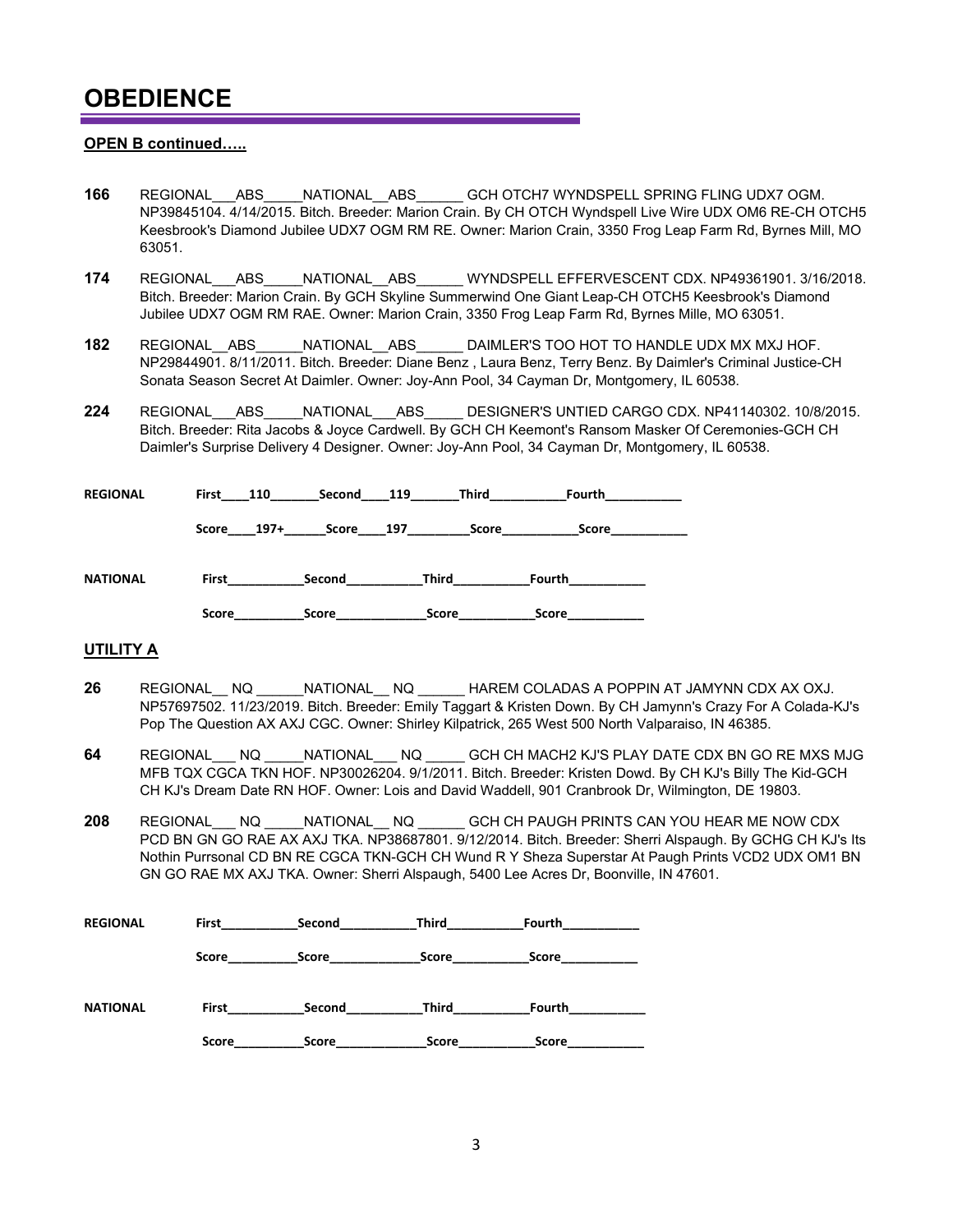#### **UTILITY B**

- **60** REGIONAL\_\_ NQ \_\_\_\_\_\_NATIONAL\_\_\_ NQ \_\_\_\_\_ GCH CH KEEPSAKE SHE'S GOT THYTHM UD BN GN RE MX MXJ TQX. NP42988401. 4/27/2016. Bitch. Breeder: Margaret Bissell. By GCH CH Vista's Good Vibrations-Keepsake Burning Desie CDX MX MXS MXJ MJB. Owner: Jean Munger, 47W656 Shirewood Farm Rd, Hampshire, IL 60140.
- **108** REGIONAL\_\_\_ NQ \_\_\_\_\_NATIONAL\_\_\_ NQ \_\_\_\_\_ TRUMPET'S GUESS WHO UD PCDX BN GO. NP35266902. 8/4/2013. Bitch. Breeder: Beth Blankenship & Carissa Boettcher. By GCH CH Trumpet's No Questions Asked-GCH CH Trumpet's Love for Sale. Owner: Bonnie Davis & Beth Blankenship, 2020 Benjamin St, Nashville, TN 37206.
- **110** REGIONAL\_\_\_\_\_ NQ \_\_\_NATIONAL\_\_\_ NQ \_\_\_\_\_ TRALEIGH TOULUMNE MEADOWS UDX2 OM2 RI. NP43629603. 8/2/2016. Bitch. Breeder: Traci Wasser. By GCH CH Trumpet's Hot For Teacher-GCH CH Traleigh Travelocity. Owner: Lila Dann, 6198 Donovanridge, Dexter, MI 48130.
- **119** REGIONAL\_\_\_192.5\_\_\_\_\_NATIONAL\_\_\_186.5\_\_\_\_\_ GCH MACH KJ'S LIVIN LARGE UDX OM3 RE MJS MXS XF. NP29153401. 6/7/2011. Dog. Breeder: Kristen Dowd. By CH KJ's Livin The Dream CDX NA NAJ-CH KJ's Superstition. Owner: Elizabeth Strick, 3505 Barker St, Hudsonville, MI 49426.
- **128** REGIONAL\_\_\_ NQ \_\_\_\_\_NATIONAL\_\_\_\_ NQ \_\_\_\_ CH RACH KJ'S DREAMCATCHER UD AXJP AXP OF CGC. NP37119408. 5/12/2014. Bitch. Breeder: Kristen Dowd. By GCH MACH Jamynn's I'm Not an Outlaw CD-GCH KJ's Dream Date RN. Owner: Barbara Eng & Kristen Dowd, 126 Bellwood Ct, Phoenixville, PA 19460.
- **166** REGIONAL\_\_\_ABS\_\_\_\_\_NATIONAL\_\_ABS\_\_\_\_\_\_ GCH OTCH7 WYNDSPELL SPRING FLING UDX7 OGM. NP39845104. 4/14/2015. Bitch. Breeder: Marion Crain. By CH OTCH Wyndspell Live Wire UDX OM6 RE-CH OTCH5 Keesbrook's Diamond Jubilee UDX7 OGM RM RE. Owner: Marion Crain, 3350 Frog Leap Farm Rd, Byrnes Mill, MO 63051.
- **174** REGIONAL\_\_\_ABS\_\_\_\_\_NATIONAL\_\_ABS\_\_\_\_\_\_ WYNDSPELL EFFERVESCENT CDX. NP49361901. 3/16/2018. Bitch. Breeder: Marion Crain. By GCH Skyline Summerwind One Giant Leap-CH OTCH5 Keesbrook's Diamond Jubilee UDX7 OGM RM RAE. Owner: Marion Crain, 3350 Frog Leap Farm Rd, Byrnes Mille, MO 63051.
- **182** REGIONAL ABS NATIONAL ABS DAIMLER'S TOO HOT TO HANDLE UDX MX MXJ HOF. NP29844901. 8/11/2011. Bitch. Breeder: Diane Benz , Laura Benz, Terry Benz. By Daimler's Criminal Justice-CH Sonata Season Secret At Daimler. Owner: Joy-Ann Pool, 34 Cayman Dr, Montgomery, IL 60538.
- **224** REGIONAL\_\_ABS\_\_\_\_\_\_NATIONAL\_\_\_ABS\_\_\_\_\_ DESIGNER'S UNTIED CARGO CDX. NP41140302. 10/8/2015. Bitch. Breeder: Rita Jacobs & Joyce Cardwell. By GCH CH Keemont's Ransom Masker Of Ceremonies-GCH CH Daimler's Surprise Delivery 4 Designer. Owner: Joy-Ann Pool, 34 Cayman Dr, Montgomery, IL 60538.

**REGIONAL First\_\_\_119\_\_\_\_\_\_\_\_Second\_\_\_\_\_\_\_\_\_\_\_Third\_\_\_\_\_\_\_\_\_\_\_Fourth\_\_\_\_\_\_\_\_\_\_\_**

**Score\_\_192.5\_\_\_\_\_\_\_\_Score\_\_\_\_\_\_\_\_\_\_\_\_\_Score\_\_\_\_\_\_\_\_\_\_\_Score\_\_\_\_\_\_\_\_\_\_\_**

| <b>NATIONAL</b> | First | 119   | Second | Third        | Fourth |
|-----------------|-------|-------|--------|--------------|--------|
|                 | Score | 186.5 | Score  | <b>Score</b> | Score  |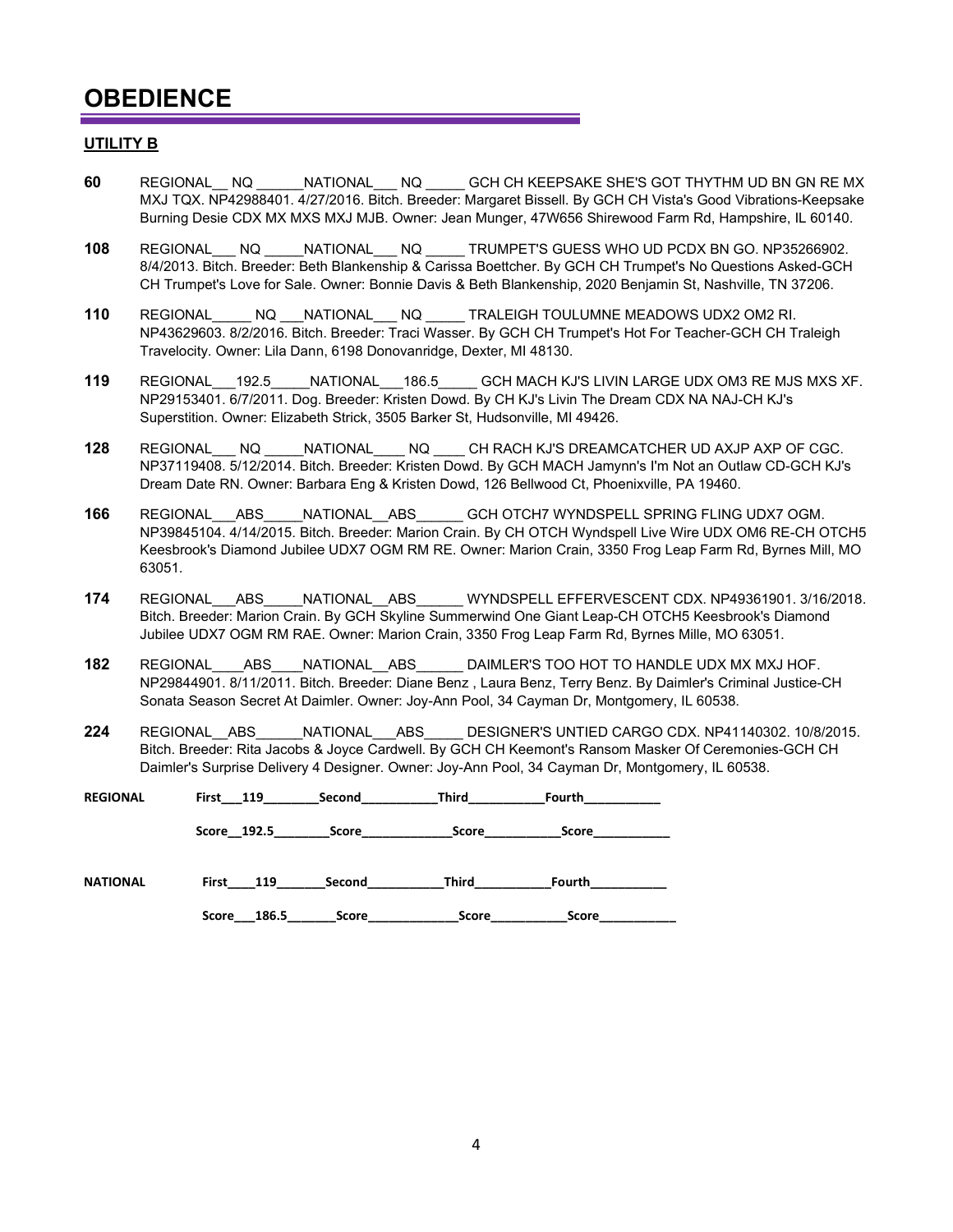#### **PREFERRED NOVICE**

| 132                                                                                                                                                                             | Bay Dr. Waterford, MI 48328. |                                                                                  |  |                     | REGIONAL NQ ______NATIONAL _197.5 ______ CAN CH KEESRIDGE'S STARLIT SKYE CD BN RM RAE3<br>RATN CGC TKN. NP47896301. 6/1/2017. Bitch. Breeder: Amanda & Cindy Lougheed. By Bijzondere Tribute To<br>Seawind-Keesridge Keely At vd Hulst. Owner: Tracy La Belle, Steven La Belle & Amanda Lougheed, 1238 Forest |  |  |
|---------------------------------------------------------------------------------------------------------------------------------------------------------------------------------|------------------------------|----------------------------------------------------------------------------------|--|---------------------|---------------------------------------------------------------------------------------------------------------------------------------------------------------------------------------------------------------------------------------------------------------------------------------------------------------|--|--|
| REGIONAL                                                                                                                                                                        |                              | First _____________Second_______________Third___________________________________ |  |                     |                                                                                                                                                                                                                                                                                                               |  |  |
|                                                                                                                                                                                 |                              | Score Score Score Score Score Score                                              |  |                     |                                                                                                                                                                                                                                                                                                               |  |  |
| NATIONAL                                                                                                                                                                        |                              | First 132 Second Third Fourth                                                    |  |                     |                                                                                                                                                                                                                                                                                                               |  |  |
|                                                                                                                                                                                 |                              | Score 197.5 Score Score Score Score Score Score                                  |  |                     |                                                                                                                                                                                                                                                                                                               |  |  |
| <b>PREFERRED OPEN</b>                                                                                                                                                           |                              |                                                                                  |  |                     |                                                                                                                                                                                                                                                                                                               |  |  |
| 94<br>REGIONAL NQ NATIONAL 191 FREEDKEES A LITTLE PIECE OF ETERNITY CDX CD PCD.<br>PAL263730. 9/22/2013. Owner: Richard and Lisa Mueller, 725 Merimac Dr. Evansville, IN 47711. |                              |                                                                                  |  |                     |                                                                                                                                                                                                                                                                                                               |  |  |
| REGIONAL                                                                                                                                                                        |                              |                                                                                  |  |                     |                                                                                                                                                                                                                                                                                                               |  |  |
|                                                                                                                                                                                 |                              | Score Score Score Score                                                          |  | _Score_____________ |                                                                                                                                                                                                                                                                                                               |  |  |

**NATIONAL First\_\_\_\_\_94\_\_\_\_\_\_Second\_\_\_\_\_\_\_\_\_\_\_Third\_\_\_\_\_\_\_\_\_\_\_Fourth\_\_\_\_\_\_\_\_\_\_\_ Score\_\_\_\_191\_\_\_\_\_\_Score\_\_\_\_\_\_\_\_\_\_\_\_\_Score\_\_\_\_\_\_\_\_\_\_\_Score\_\_\_\_\_\_\_\_\_\_\_**

#### **BEGINNER NOVICE A**

- **77** REGIONAL\_\_196.5\_\_\_\_\_\_NATIONAL\_\_198.5\_\_\_\_\_\_ GCH CH WINSTELL'S FIRST AND FOREMOST NA DCAT CGCA. NP46528801. 6/2/2017. Dog. Breeder: Angie and David Malanick. By GCHS CH Wund-R Y Bases Loaded CD BN RI FDC BCAT RATN CGCA TKN-GCHB CH KJ's Dreamsicle RN BCAT RATO CGC TKN. Owner: Angie and David Malanick, 2322 S 8th St, Sheboygan, WI 53081.
- **172** REGIONAL\_\_190\_\_\_\_\_\_NATIONAL\_\_196\_\_\_\_\_\_ AM CH/CAN GCH KEESRIDGE SET FIRE TO TH'REIGN RN NS. NP46228501. 2/26/2016. Bitch. Breeder: Amanda Lougheed. By Darkenwald Cut To The Chase-GCH Keesridge The Essence of Zivah CGN CD. Owner: Kelly Wood, 133 Poolton Cres, Courtice, Ontario L1E 2H6.

| <b>REGIONAL</b> | First 77       | Second 172   | Third | Fourth |  |
|-----------------|----------------|--------------|-------|--------|--|
|                 | Score 196.5    | Score 190    | Score | Score  |  |
| <b>NATIONAL</b> | First 77       | Second 172   | Third | Fourth |  |
|                 | 198.5<br>Score | 196<br>Score | Score | Score  |  |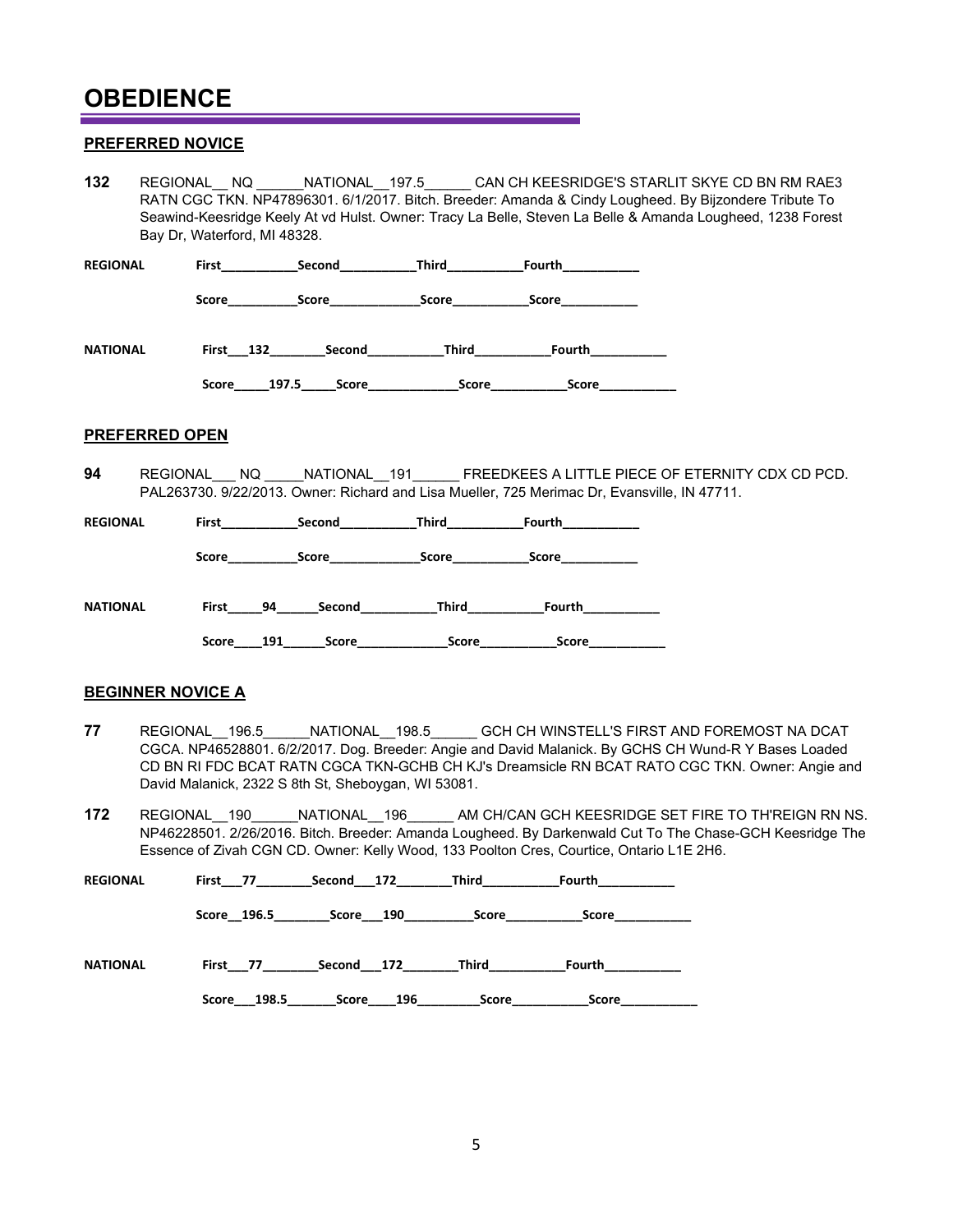#### **BEGINNER NOVICE B**

- **53** REGIONAL NQ NATIONAL NQ CH KJ'S BOSS MAN COMES TO TOWN CGC. NP53546003. 1/17/2019. Dog. Breeder: Kristen Dowd. By CH B MI KJ Head Honcho-GCHB KJ's Dreamsicle RN BCAT RATO CGC TKN. Owner: Lois and David Waddell and Kristen Dowd, 901 Cranbrook Dr, Wilmington, DE 19803.
- **62** REGIONAL\_\_\_ NQ \_\_\_\_\_NATIONAL\_\_ NQ \_\_\_\_\_\_ KEEPSAKE KASTLES IN THE AIR. NP69007903. 8/2/2021. Bitch. Breeder: Margaret Bissell. By GCH CH Keepsake Definition Of EZ For Nightwind BCAT-GCH CH Keepsake Some Like It Hot. Owner: Jean Munger, 47W656 Shirewood Farm Rd, Hampshire, IL 60140.
- **75** REGIONAL\_\_184\_\_\_\_\_\_NATIONAL\_\_\_ NQ \_\_\_\_\_ GCHB FOXFAIR THE ASTRONOMER MXS MJB NF TKN. NP33474407. 12/19/2012. Dog. Breeder: Debbie Lynch & Jeanne Buente. By GCHB Foxfair Essex-CH Foxfair Silent Screen Star. Owner: Jeanne Buente & Debbie Lynch, 12440 Kiousville Palestine Rd, Mount Sterling, OH 43143.
- **78** REGIONAL\_\_\_\_ABS\_\_\_\_NATIONAL\_\_\_\_ABS\_\_\_\_ SKYLINE'S POCKET CHANGE. NP55131303. 4/10/2019. Bitch. Breeder: Susan Cullen & Kristen Cullen D.V.M. By GCH CH LadySlipper's Rodnberry Warpfactor 4-GCH CH Skyline's Purrsonal Selection. Owner: Roxanne Dyer, 9 Jomanda Way, Fairport, NY 14450.
- **95** REGIONAL\_\_\_ NQ \_\_\_\_\_NATIONAL\_\_ NQ \_\_\_\_\_\_ CH KEESRIDGE I'VE GOT THE MAGIC IN ME CGC TKN. NP60926201. 7/31/2019. Dog. Breeder: Amanda & Cindy Lougheed. By Ashbrook's Like-A-Rock O Allante-Keesridge Reflection O'Heaven. Owner; Tracy La Belle, 1238 Forest Bay Dr, Waterford, MI 48328.
- **130** REGIONAL\_\_190\_\_\_\_\_\_NATIONAL\_\_\_189.5\_\_\_\_\_ COPYKEES ICE IS RIGHT IN PARADISE OA OAJ OF CA FCAT. NP24698202. 9/23/2009. Bitch. Breeder: Linda Samuel & Cherrie Treber. By CH A\*starz Right Stuff for CopyKee AX OAJ-CH Paradise Kees' Jamaican Breeze. Owner: Cherrie & John Treber, 7636 Harshmanville Rd, Hubert Hts, OH 45424.
- **155** REGIONAL\_\_ABS\_\_\_\_\_\_NATIONAL\_\_\_ABS\_\_\_\_\_ GCH KEEPSAKE DEFINITION OF EZ FOR NIGHTWIND BCAT. NP51131701. 6/22/2018. Dog. Breeder: Margaret Bissell and Deborah Hodges. By CH Keepsake Hot Rod Lincoln AX AXJ NF-CH Nightwind E-Z RutTkay. Owner: Margaret Bissell, 202 Canter Court, Winchester, VA 22602.
- 216 REGIONAL 197 NATIONAL 199 KEEPSAKE CHANGES IN L'ATTITUDE. NP52516401. 11/4/2018. Bitch. Breeder: Margaret Bissell. By MACH Keepsake What Were You Smoking CDX BN RA MXS MJS XF T2B2 BCAT-GCHB Keepsake EZ As Pi For Nightwind CD BN MXS MJB OF. Owner: Margaret Bissell, 202 Canter Court, Winchester, VA 22602.
- **253** REGIONAL\_\_195.5\_\_\_\_\_\_NATIONAL\_\_191\_\_\_\_\_\_ GCH CH MACH KJ'S CHUBBY IS THE NEW SEXY BN RN MXS MJC OF TKN. NP35091603. Dog. 7/1/2013. Dog. Breeder: Kristen Dowd. By GCH CH KJ's Its Nothin Purrsonal CD-CH KJ's Black Eyed Pea. Owner: Laura Inman, 2170 Ryan Rd, De Pere, WI 54115.

| <b>REGIONAL</b> | First 216 | Second 253  | Third 130 |             | Fourth    | 75 — |
|-----------------|-----------|-------------|-----------|-------------|-----------|------|
|                 | Score 197 | Score 195.5 | Score 190 |             | Score 184 |      |
|                 |           |             |           |             |           |      |
| <b>NATIONAL</b> | First 216 | Second 253  | Third     | 130         | Fourth    |      |
|                 | Score 199 | Score 191   |           | Score 189.5 | Score     |      |

#### **GRADUATE NOVICE**

**28** REGIONAL\_\_\_ NQ \_\_\_\_\_NATIONAL\_\_\_\_ NQ \_\_\_\_ TRALIEGH'S MIRACLE IN THE RAIN CD RE NAJ NA CGC. NP57224303. 11/1/2019. Bitch. Breeder: Traci Wasser. By CH Trumpets Shower the People-CH Traliegh's On Cloud Nine. Owner: Barbara Eng & Traci Wasser, 126 Bellwood Ct, Phoenixville, PA 19460.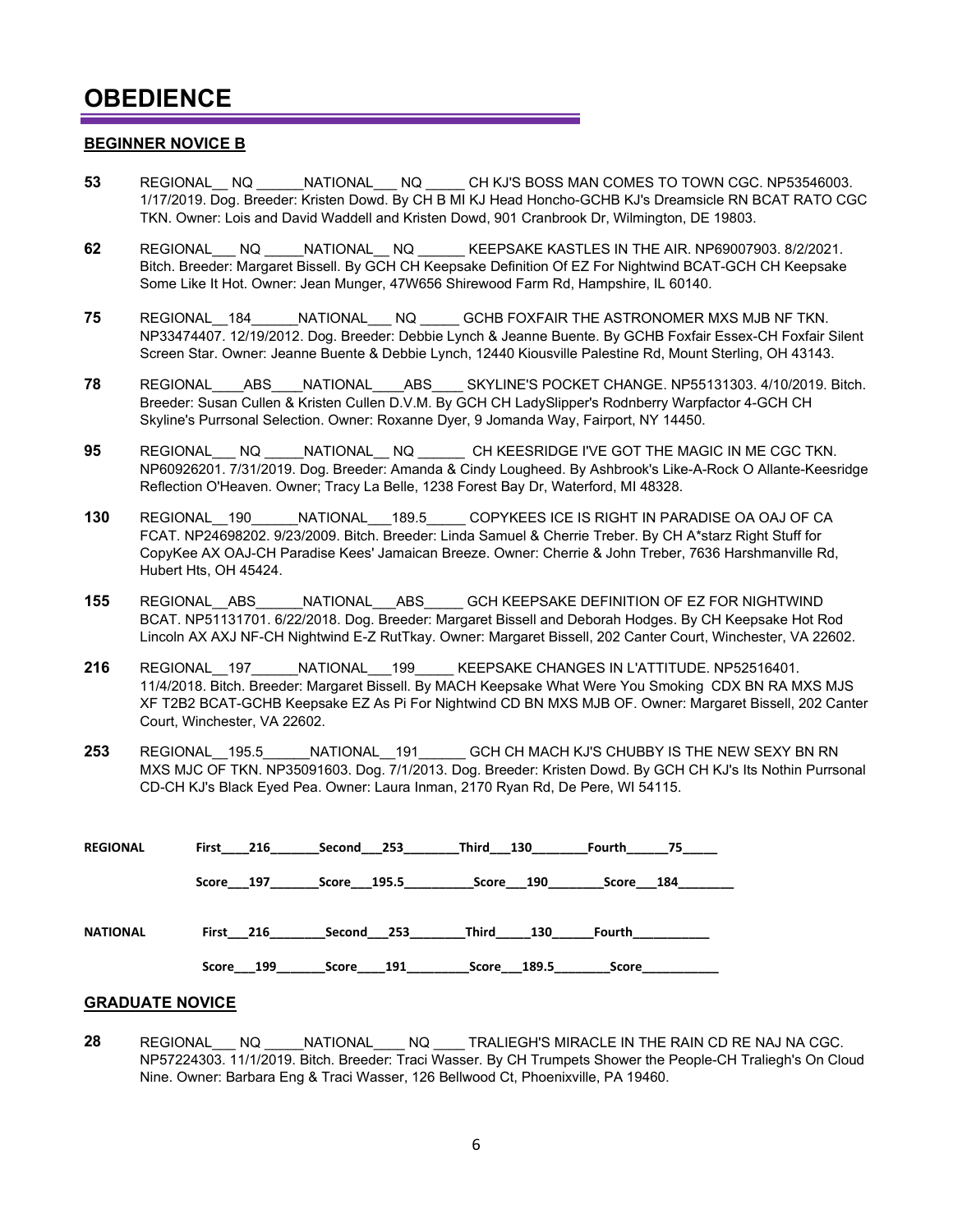#### **GRADUATE NOVICE continued…..**

- **30** REGIONAL\_\_182\_\_\_\_\_\_NATIONAL\_\_194.5\_\_\_\_\_\_ CH KEEPSAKE SPRING FEVER CGC BN CD RM ACT2 TKA AXP OA XFP BCAT. NP43686303. 6/17/2016. Bitch. Breeder: Margaret Bissell & Deborah Hodges. By CH Keepsake Hot Rod Lincoln-CH Night Wind E-Z Ruttkay. Owner: Daisy Kramer, 4107 Aster Ct, Enola, PA 17025.
- **92** REGIONAL\_\_\_ NQ \_\_\_\_\_NATIONAL\_\_\_ NQ \_\_\_\_\_ CH FOXFAIR I GET AROUND CD RN NF AX AXJ TKN. NP40927005. 8/12/2015. Bitch. Breeder: Debbie Lynch & Jeanne Buente. By GCH Vista's Good Vibrations-CH Foxfair Virginia Dare. Owner: Jeanne Buente & Debbie Lynch, 12440 Kiousville Palestine Rd, Mount Sterling, OH 43143.

| <b>REGIONAL</b> | First | 30  | Second       | Third | Fourth |
|-----------------|-------|-----|--------------|-------|--------|
|                 | Score | 182 | <b>Score</b> | Score | Score  |
| <b>NATIONAL</b> | First | 30  | Second       | Third | Fourth |

 **Score\_\_194.5\_\_\_\_\_\_\_\_Score\_\_\_\_\_\_\_\_\_\_\_\_\_Score\_\_\_\_\_\_\_\_\_\_\_Score\_\_\_\_\_\_\_\_\_\_\_**

#### **VETERANS**

- **94** REGIONAL\_\_197.5\_\_\_\_\_\_NATIONAL\_\_196.5\_\_\_\_\_\_ FREEDKEES A LITTLE PIECE OF ETERNITY CDX CD PCD. PAL263730. 9/22/2013. Owner: Richard and Lisa Mueller, 725 Merimac Dr, Evansville, IN 47711.
- **124** REGIONAL\_\_25\_\_\_\_\_\_NATIONAL\_\_ABS\_\_\_\_\_\_ GCH KELTIC'S LIVING THE DREAM CD BN RN THDA CGCA TKP SIN SCN. NP31595103. 5/3/2012. Bitch. Breeder: Ann McHugh. By GCH Skyline's Unit of Measure-CH Keekichi's Klassic Irish Dancer BN RN. Owner: Anitra Redlefsen, 4876 Greenleaf Way, Medina, OH 44256.
- **128** REGIONAL\_\_197\_\_\_\_\_\_NATIONAL\_\_\_192.5\_\_\_\_\_ CH RACH KJ'S DREAMCATCHER UD AXJP AXP OF CGC. NP37119408. 5/12/2014. Bitch. Breeder: Kristen Dowd. By GCH MACH Jamynn's I'm Not an Outlaw CD-GCH KJ's Dream Date RN. Owner: Barbara Eng & Kristen Dowd, 126 Bellwood Ct, Phoenixville, PA 19460.
- **206** REGIONAL\_\_194\_\_\_\_\_\_NATIONAL\_\_\_194\_\_\_\_\_ GCH CH WUND R Y SHEZA SUPERSTAR AT PAUGH PRINTS VCD2 UDX OM1 BN GN GO RAE MX AXJ TKA. NP23315303. 6/9/2009. Bitch. Breeder: Terri Vanschyndel. By CH KJ's Billy The Kid-CH Wund-R Y's Leading Lady. Owner: Sherri Alspaugh & Terri Vanschyndel, 5400 Lee Acres Dr, Boonville, IN 47601.
- **229** REGIONAL\_180.5\_\_\_\_\_\_\_NATIONAL\_\_184.5\_\_\_\_\_\_ BEASLEY'S ANCY CHIEF CLANCY CDX GO RM RAE2 BCAT THDA DJ CGCA CGCU TKPE RATO. NP28762807. 4/28/2011. Dog. Breeder: Jodi Erbe. By Erbe-Kees Kyler-Erbe-Kees Koa. Owner: Stacie & Jeff Beasley, 9100 Live Oak Lane, Upper Marlboro, MD 20772.
- 256 **REGIONAL\_ABS** CH KEEKICHI'S KLASSIC IRISH DANCER CD RA BN CGC. NP18934603. Bitch. Breeder: Roseanne D Conrad & Kathi Fleisher. By CH Midnight's Mystical Legend-CH Klassic's Forty Licks. Owner: Ann M McHugh, 8722 Pine Hollow Dr, Russell, OH 44072.

| <b>REGIONAL</b> | First 94    | Second 128 | Third 206   | Fourth 229     |
|-----------------|-------------|------------|-------------|----------------|
|                 | Score 197.5 | Score 197  | Score 194   | Score 180.5    |
| <b>NATIONAL</b> | First 94    | Second 206 | Third 128   | -229<br>Fourth |
|                 | Score 196.5 | Score 194  | Score 192.5 | Score<br>184.5 |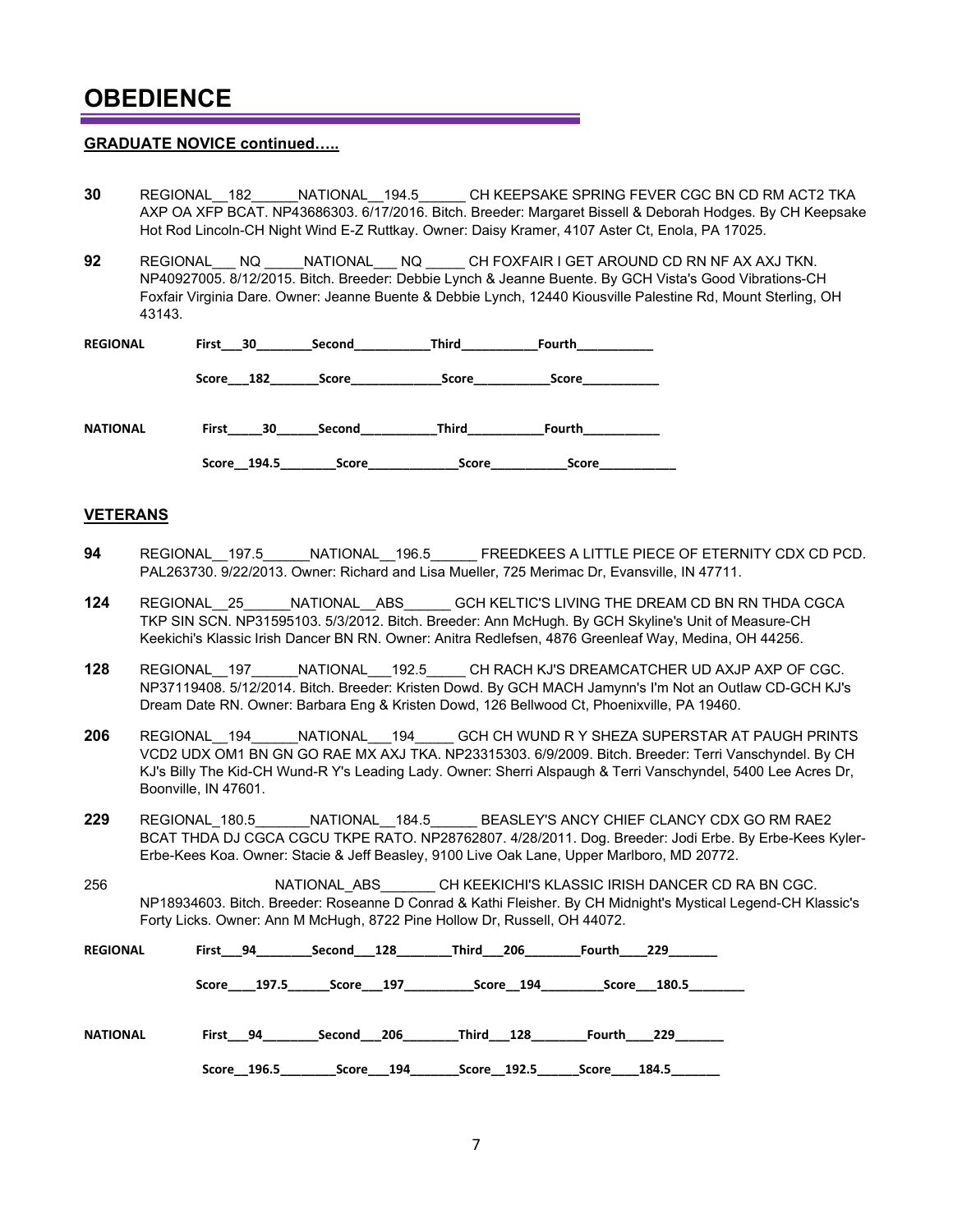#### **BRACE**

**BR1** REGIONAL 104 NATIONAL 148.5

(227) GCH WUND-R-Y K-CENTRAL TIME IN A BOTTLE CD RA CGCA FCAT8 CAA TKA ATT. NP46448503. 2/7/2017. Dog. Breeder: Terri VanSchyndel & Sherri-Anne Kovach. By CH Marrkees Sizzling Comet CGC-CH Wund-R Y Bottoms Up K-Central. Owner: Stacie & Jeff Beasley, Terri VanSchyndel & Sherri-Anne Kovach, 9100 Live Oak Lane, Upper Marlboro, MD 20772.

(229) BEASLEY'S ANCY CHIEF CLANCY CDX GO RM RAE2 BCAT THDA DJ CGCA CGCU TKPE RATO. NP28762807. 4/28/2011. Dog. Breeder: Jodi Erbe. By Erbe-Kees Kyler-Erbe-Kees Koa. Owner: Stacie & Jeff Beasley, 9100 Live Oak Lane, Upper Marlboro, MD 20772.

**BR2** REGIONAL 188 NATIONAL 192.5

(206) GCH CH WUND R Y SHEZA SUPERSTAR AT PAUGH PRINTS VCD2 UDX OM1 BN GN GO RAE MX AXJ TKA. NP23315303. 6/9/2009. Bitch. Breeder: Terri Vanschyndel. By CH KJ's Billy The Kid-CH Wund-R Y's Leading Lady. Owner: Sherri Alspaugh & Terri Vanschyndel, 5400 Lee Acres Dr, Boonville, IN 47601.

(208) GCH CH PAUGH PRINTS CAN YOU HEAR ME NOW CDX PCD BN GN GO RAE AX AXJ TKA. NP38687801. 9/12/2014. Bitch. Breeder: Sherri Alspaugh. By GCHG CH KJ's Its Nothin Purrsonal CD BN RE CGCA TKN-GCH CH Wund R Y Sheza Superstar At Paugh Prints VCD2 UDX OM1 BN GN GO RAE MX AXJ TKA. Owner: Sherri Alspaugh, 5400 Lee Acres Dr, Boonville, IN 47601.

**BR3** REGIONAL 189 NATIONAL 196

(28) TRALIEGH'S MIRACLE IN THE RAIN CD RE NAJ NA CGC. NP57224303. 11/1/2019. Bitch. Breeder: Traci Wasser. By CH Trumpets Shower the People-CH Traliegh's On Cloud Nine. Owner: Barbara Eng & Traci Wasser, 126 Bellwood Ct, Phoenixville, PA 19460.

\_\_\_\_\_\_\_\_(128) CH RACH KJ'S DREAMCATCHER UD AXJP AXP OF CGC. NP37119408. 5/12/2014. Bitch. Breeder: Kristen Dowd. By GCH MACH Jamynn's I'm Not an Outlaw CD-GCH KJ's Dream Date RN. Owner: Barbara Eng & Kristen Dowd, 126 Bellwood Ct, Phoenixville, PA 19460.

| <b>REGIONAL</b> | First BR3    | Second BR2   | Third<br>BR1   | Fourth       |
|-----------------|--------------|--------------|----------------|--------------|
|                 | Score 189    | 188<br>Score | Score 104      | <b>Score</b> |
| <b>NATIONAL</b> | BR2<br>First | Second BR3   | BR1<br>Third   | Fourth       |
|                 | 196<br>Score | Score 192.5  | 148.5<br>Score | Score        |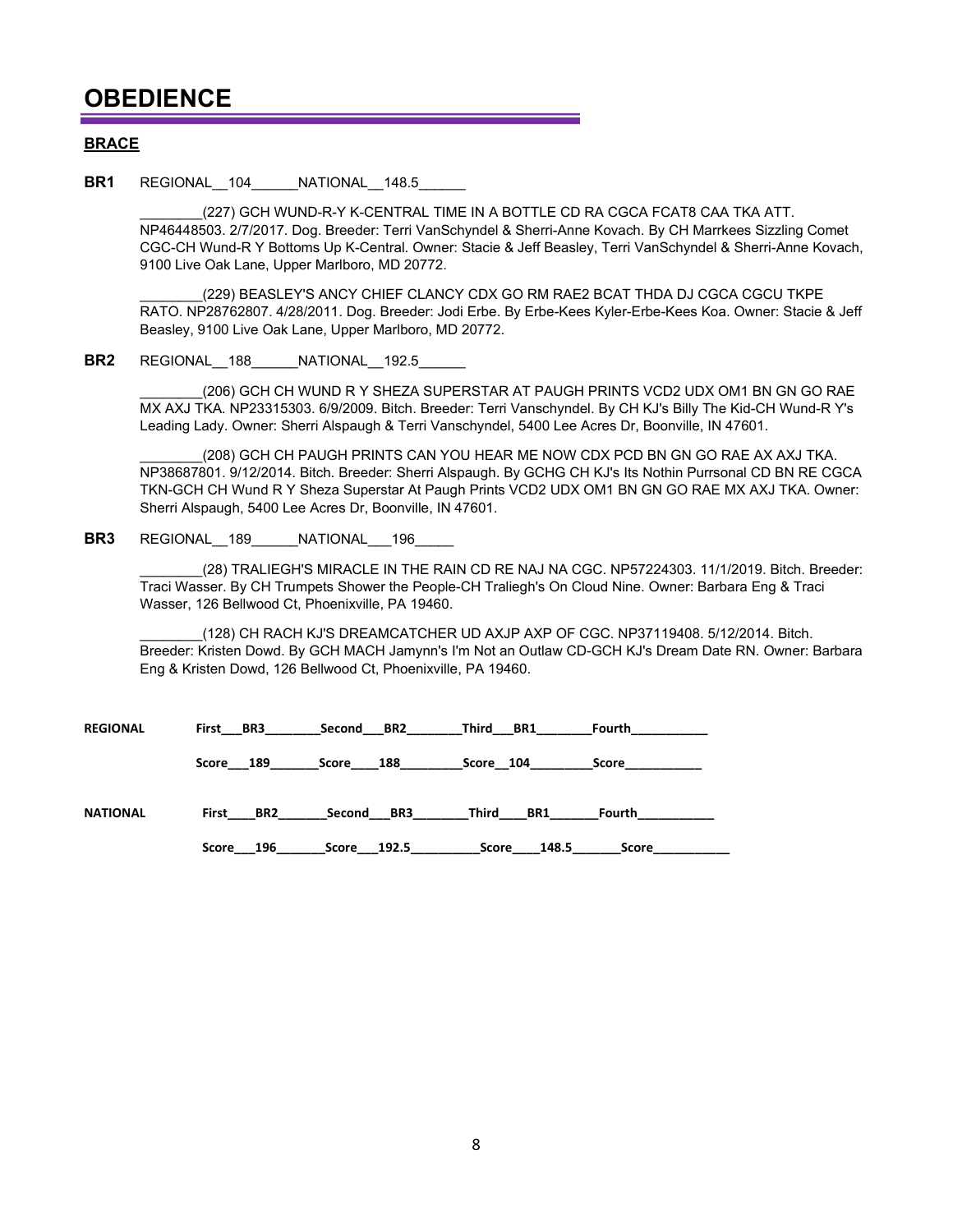### **WINNERS – REGIONAL**

| NOVICE A____253_________ SCORE__186.5______       |  |
|---------------------------------------------------|--|
|                                                   |  |
|                                                   |  |
| OPEN B____110____________ SCORE___197______       |  |
|                                                   |  |
| UTILITY B___128___________SCORE__192.5______      |  |
|                                                   |  |
|                                                   |  |
|                                                   |  |
| BEGIN. NOV. A__77________ SCORE__196.5______      |  |
| BEGIN. NOV. B___216_____ SCORE__197______         |  |
| GRAD NOVICE _____ 30_______ SCORE ___ 182________ |  |
|                                                   |  |
|                                                   |  |
| VETERAN 94 SCORE 197.5                            |  |

HIGHEST SCORING DOG IN UTILITY, OPEN, NOVICE

NUMBER\_\_110\_\_\_\_\_\_\_SCORE\_\_\_\_\_\_\_

HIGHEST COMBINED SCORE IN OPEN B & UTILITY

NUMBER 119 TOTAL SCORE

HIGHEST SCORING DOG IN PREFFERED CLASSES

NUMBER\_\_\_\_\_-\_\_\_\_SCORE\_\_\_\_\_\_\_

HIGHEST COMBINED IN PREFERRED OPEN AND UTILITY

NUMBER\_\_\_-\_\_\_\_\_\_TOTAL SCORE\_\_\_\_\_\_\_\_\_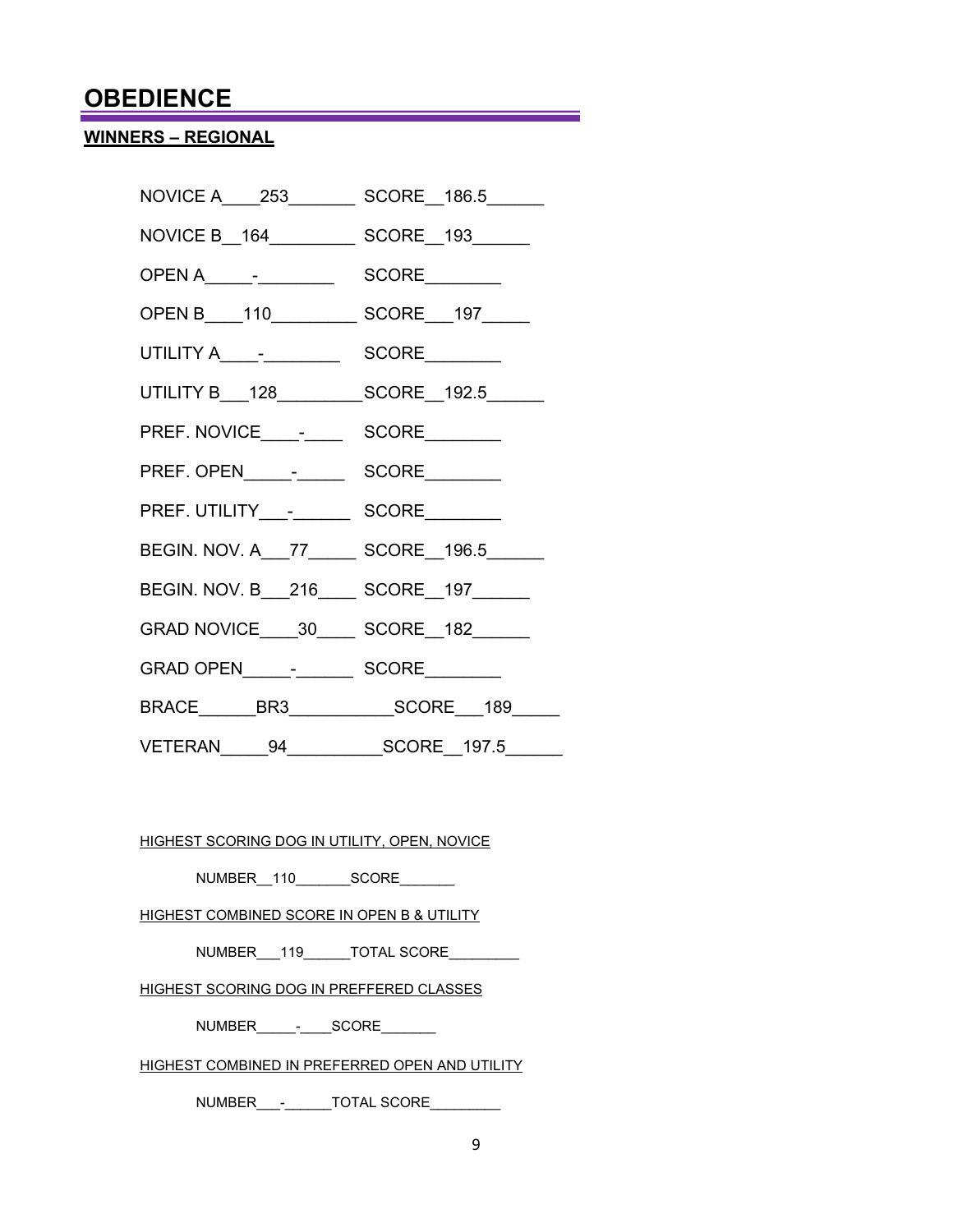## **WINNERS – NATIONAL**

| NOVICE A_____253________<br>SCORE___186_____        |
|-----------------------------------------------------|
| NOVICE B__244_____________ SCORE___178.5______      |
|                                                     |
|                                                     |
|                                                     |
| UTILITY B______119________SCORE__186.5______        |
| PREF. NOVICE_132_______ SCORE___197.5_____          |
| PREF. OPEN____94________ SCORE__191_______          |
|                                                     |
| BEGIN. NOV. A__77________ SCORE___198.5_____        |
| BEGIN. NOV. B__216____ SCORE__199____               |
| GRAD NOVICE 30 SCORE 194.5                          |
|                                                     |
| BRACE________BR2___________SCORE___196______        |
| VETERAN 94 SCORE 196.5                              |
| <b>HIGHEST SCORING DOG IN UTILITY, OPEN, NOVICE</b> |
|                                                     |

<u> 1989 - Johann Barn, mars eta bainar eta industrial eta baina eta baina eta baina eta baina eta baina eta bain</u>

NUMBER\_\_\_96\_\_\_\_\_\_SCORE\_\_\_197\_\_\_\_

HIGHEST COMBINED SCORE IN OPEN B & UTILITY

NUMBER\_\_\_\_\_\_<sup>\_</sup>\_\_\_\_TOTAL SCORE\_\_\_\_\_\_\_\_\_

HIGHEST SCORING DOG IN PREFFERED CLASSES

NUMBER\_\_\_132\_\_\_\_\_\_SCORE\_\_197.5\_\_\_\_\_

HIGHEST COMBINED IN PREFERRED OPEN AND UTILITY

NUMBER - TOTAL SCORE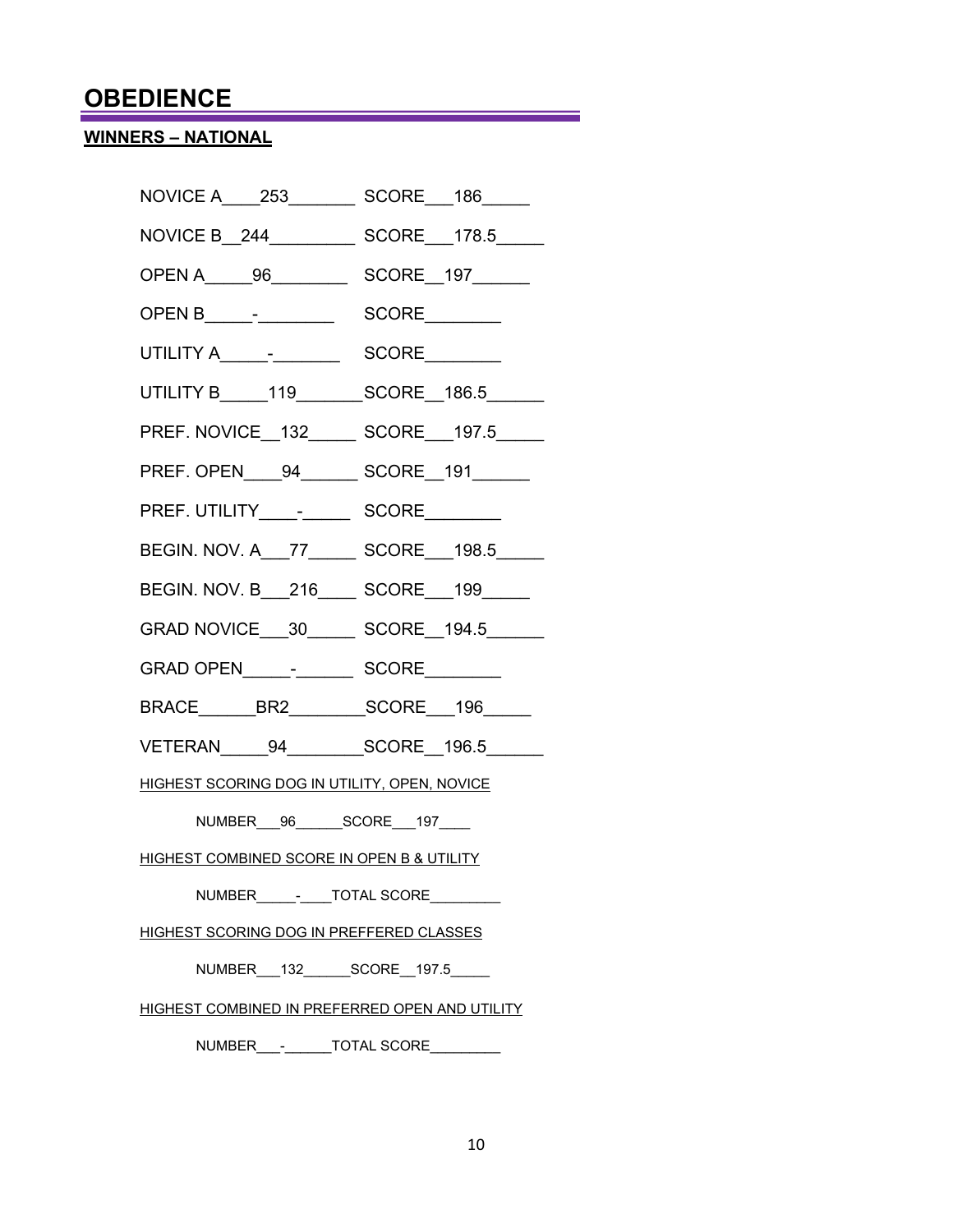#### **NOVICE A**

- **12** REGIONAL\_\_ABS\_\_\_\_\_\_NATIONAL\_\_ABS\_\_\_\_\_\_ROCKSTAR'S PEACEFUL DREAM. NP50250305. 6/2/2018. Bitch. Breeder: Roseanne D Conrad & Kathi Fleischer. By CH Ikon's Aston Martin Special Edition RN CGC-H Ikon's Giving Me Goosebumps CGC TKP. Owner: Kathy Zeluff, 578 Beahan Rd, Rochester, NY 14624.
- **81** REGIONAL\_\_\_87\_\_\_\_\_NATIONAL\_\_\_87\_\_\_\_\_ KEESRIDGE ALLEGRO CON BRIO. PAL283021. 8/20/2018. Dog. Breeder: Amanda Lougheed & Cindy Lougheed. By Keesridge Appa Amighty-Keesridge Keely at VD Hulst. Owner: Natalie Spurrell, 2201 Rosemount Cres, Ontario, L6M3P4 Canada.
- 136 REGIONAL 93 NATIONAL 87\_\_\_\_\_\_ CLINGMEYS RACE TO VICTORY. NP57279205. 10/20/2019. Bitch. Breeder: Cynthia A Clingerman. By CH Vinny Of Clingmey Sumbarsky Pramen DCAT-Clingmey's HomeGrown Honey. Owner: Elisabeth Daniel, Mark Daniel, 4919 Lisle Rd, Owego, NY 13827.
- **141** REGIONAL\_\_90\_\_\_\_\_\_NATIONAL\_\_96\_\_\_\_\_ CH OLEFORT SWASHBUCKLER CGC TKN. NP50717401. 10/2/2017. Dog. Breeder: Angela Curtis. By CH Olefort Jack Rabbit-Wund-R Y's Good Girl Gone Bad-Alexander Yee and Sally Wang, 41-24 69th St, Woodside, NY 11377.

| <b>REGIONAL</b> | First 136    | Second 141  | Third<br>81  | Fourth       |  |
|-----------------|--------------|-------------|--------------|--------------|--|
|                 | 93<br>Score  | 90<br>Score | Score 87     | <b>Score</b> |  |
| NATIONAL        | First<br>141 | Second 136  | Third<br>-81 | Fourth       |  |
|                 | 96<br>Score  | 87<br>Score | 87<br>Score  | <b>Score</b> |  |

#### **NOVICE B**

- **44** REGIONAL\_\_ABS\_\_\_\_\_\_NATIONAL\_\_ABS\_\_\_\_\_\_ KJ'S POP THE QUESTION OA AXJ CGC. NP41122201 9/3/2015. Bitch. Breeder: Kristen Dowd. By GCHS CH Wund-R-Y Bases Loaded BN RTN RATN CGC-GCH CH KJ's Dream Date RN. Owner: Emily Taggart & Kristen Dowd, 8530 Drake Ave, Skokie, IL 60076.
- **53** REGIONAL\_\_\_99\_\_\_\_\_NATIONAL\_\_moved up\_\_\_\_\_\_ CH KJ'S BOSS MAN COMES TO TOWN CGC. NP53546003. 1/17/2019. Dog. Breeder: Kristen Dowd. By CH B MI KJ Head Honcho-GCHB KJ's Dreamsicle RN BCAT RATO CGC TKN. Owner: Lois and David Waddell and Kristen Dowd, 901 Cranbrook Dr, Wilmington, DE 19803.
- **62** REGIONAL\_\_\_91\_\_\_\_\_NATIONAL\_\_85\_\_\_\_\_\_ KEEPSAKE KASTLES IN THE AIR. NP69007903. 8/2/2021. Bitch. Breeder: Margaret Bissell. By GCH CH Keepsake Definition Of EZ For Nightwind BCAT-GCH CH Keepsake Some Like It Hot. Owner: Jean Munger, 47W656 Shirewood Farm Rd, Hampshire, IL 60140.
- **75** REGIONAL\_\_\_98\_\_\_\_\_NATIONAL\_\_100\_\_\_\_\_\_ GCHB FOXFAIR THE ASTRONOMER MXS MJB NF TKN. NP33474407. 12/19/2012. Dog. Breeder: Debbie Lynch & Jeanne Buente. By GCHB Foxfair Essex-CH Foxfair Silent Screen Star. Owner: Jeanne Buente & Debbie Lynch, 12440 Kiousville Palestine Rd, Mount Sterling, OH 43143.
- **77** REGIONAL\_\_\_87\_\_\_\_\_NATIONAL\_\_\_79\_\_\_\_\_ GCH CH WINSTELL'S FIRST AND FOREMOST NA DCAT CGCA. NP46528801. 6/2/2017. Dog. Breeder: Angie and David Malanick. By GCHS CH Wund-R Y Bases Loaded CD BN RI FDC BCAT RATN CGCA TKN-GCHB CH KJ's Dreamsicle RN BCAT RATO CGC TKN. Owner: Angie and David Malanick, 2322 S 8th St, Sheboygan, WI 53081.
- **78** REGIONAL\_\_\_ABS\_\_\_\_\_NATIONAL\_\_ABS\_\_\_\_\_\_ SKYLINE'S POCKET CHANGE. NP55131303. 4/10/2019. Bitch. Breeder: Susan Cullen & Kristen Cullen D.V.M. By GCH CH LadySlipper's Rodnberry Warpfactor 4-GCH CH Skyline's Purrsonal Selection. Owner: Roxanne Dyer, 9 Jomanda Way, Fairport, NY 14450.
- **89** REGIONAL\_\_\_87\_\_\_\_\_NATIONAL\_\_ABS\_\_\_\_\_\_ KEEPURR OF THE STARS. NP54924901. 2/24/2019. Dog. Breeder: Alecia Novak. By GCH Markwright's Sailing In-GCH Markwright's Touch Of Frost RN CGC. Owner: Alecia Novak, 1518 Bruce Ave, Windsor, ON Canada N8X 1X9.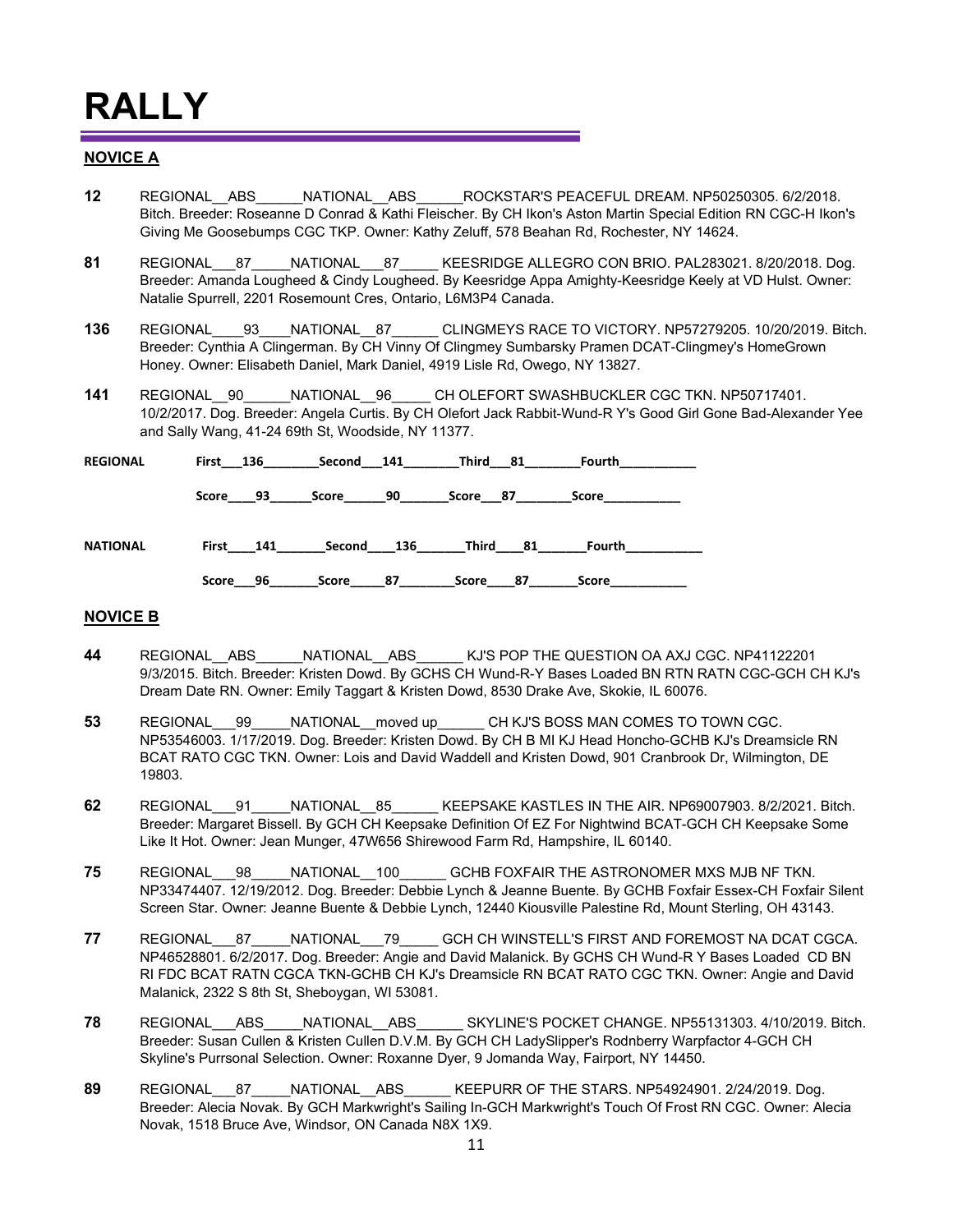#### **NOVICE B continued…..**

- **95** REGIONAL\_\_\_86\_\_\_\_\_NATIONAL\_\_\_70\_\_\_\_\_ CH KEESRIDGE I'VE GOT THE MAGIC IN ME CGC TKN. NP60926201. 7/31/2019. Dog. Breeder: Amanda & Cindy Lougheed. By Ashbrook's Like-A-Rock O Allante-Keesridge Reflection O'Heaven. Owner; Tracy La Belle, 1238 Forest Bay Dr, Waterford, MI 48328.
- **114** REGIONAL\_\_79\_\_\_\_\_\_NATIONAL\_\_ABS\_\_\_\_\_\_ GCH CH MARKWRIGHT'S WINDSWEPT TAIGA. NP22977105. 2/27/2009. Bitch. Breeder: Mary Ellen Meyer. By CH Markwright's Milestone-CH Markwright's Risky Business. Owner: Alecia Novak, 1518 Bruce Ave, Windsor, ON Canada N8X 1X9.
- **130** REGIONAL\_\_\_96\_\_\_\_\_NATIONAL\_\_\_93\_\_\_\_\_ COPYKEES ICE IS RIGHT IN PARADISE OA OAJ OF CA FCAT. NP24698202. 9/23/2009. Bitch. Breeder: Linda Samuel & Cherrie Treber. By CH A\*starz Right Stuff for CopyKee AX OAJ-CH Paradise Kees' Jamaican Breeze. Owner: Cherrie & John Treber, 7636 Harshmanville Rd, Hubert Hts, OH 45424.
- **155** REGIONAL\_\_\_ABS\_\_\_\_\_NATIONAL\_\_ABS\_\_\_\_\_\_ GCH KEEPSAKE DEFINITION OF EZ FOR NIGHTWIND BCAT. NP51131701. 6/22/2018. Dog. Breeder: Margaret Bissell and Deborah Hodges. By CH Keepsake Hot Rod Lincoln AX AXJ NF-CH Nightwind E-Z RutTkay. Owner: Margaret Bissell, 202 Canter Court, Winchester, VA 22602.
- **216** REGIONAL\_99\_\_\_\_\_\_\_NATIONAL\_\_\_\_99\_\_\_\_ KEEPSAKE CHANGES IN L'ATTITUDE. NP52516401. 11/4/2018. Bitch. Breeder: Margaret Bissell. By MACH Keepsake What Were You Smoking CDX BN RA MXS MJS XF T2B2 BCAT-GCHB Keepsake EZ As Pi For Nightwind CD BN MXS MJB OF. Owner: Margaret Bissell, 202 Canter Court, Winchester, VA 22602.

| <b>REGIONAL</b> | First 216    | Second 53   | Third 75  | Fourth 130   |  |
|-----------------|--------------|-------------|-----------|--------------|--|
|                 | Score 99+    | Score 99    | Score 98  | Score 96     |  |
| <b>NATIONAL</b> | First 75     | Second 216  | Third 130 | 62<br>Fourth |  |
|                 | 100<br>Score | 99<br>Score | Score 93  | Score 85     |  |

#### **INTERMEDIATE**

- **22** REGIONAL\_\_\_96\_\_\_\_\_NATIONAL\_\_78\_\_\_\_\_\_ SHOWME LADY ISOBEL AT RIVERFOX BCAT CGC TKN. NP56808403. 8/24/2019. Bitch. Breeder: R Patrick Crisler, Mrs Joy Sue Crisler. By GCHB CH Trumpet's Teardrops On My Guitar-GCH CH Keerocka's No Turning Back At Showme. Owner: Rebecca B Preston, 5593 Yale Road, Bartlett, TN 38134.
- **53** (move up) NATIONAL 91 CH KJ'S BOSS MAN COMES TO TOWN CGC. NP53546003. 1/17/2019. Dog. Breeder: Kristen Dowd. By CH B MI KJ Head Honcho-GCHB KJ's Dreamsicle RN BCAT RATO CGC TKN. Owner: Lois and David Waddell and Kristen Dowd, 901 Cranbrook Dr, Wilmington, DE 19803.
- **98** REGIONAL 86 NATIONAL 78 GCHB CH KJ'S DREAMSICLE RN BCAT RATO CGC TKN. NP37119402. 5/12/2014. Bitch. Breeder: Kristen Dowd. By GCH CH MACH Jamynn's I'm Not An Outlaw CD MXS MJS-GCH CH KJ's Dream Date RN CGC. Owner: Angie and David Malanick, 2322 S 8th St, Sheboygan, WI 53081.
- **107** REGIONAL\_\_89\_\_\_\_\_\_NATIONAL\_\_89\_\_\_\_\_\_ DANIEL WINDMILL ON THE ZAAN. NP44468502. 11/10/2016. Dog. Breeder: Cyndi Clingerman. By CH Alpine Puppy From Lavendermist Meadow-Clingmeys Undeniable Eye Kandy. Owner: Elisabeth Daniel, 4919 Lisle Rd, Owego, NY 13827.
- **184** REGIONAL\_\_\_94\_\_\_\_\_NATIONAL\_\_\_72\_\_\_\_\_ KEEROCKA'S NO STRINGS ATTACHED RN CGC BCAT. NP38451202. 11/12/2014. Bitch. Breeder: Julie Miller. By GCH CH Trumpet's Shake It Up-GCH CH Daimler's Purple Passion. Owner: Debra Smith, Erik Smith, 618 Cowles Ave, Joliet, IL 60435.
- **203** REGIONAL\_\_\_99\_\_\_\_\_NATIONAL\_\_\_82\_\_\_\_\_ KJ'S WEEKEND AT BURNIE'S WITH KEEZ RN TKN. NP56859802. 12/17/2015. Dog. Breeder: Kristen Dowd, Cheri & Trevor Rogers. By GCHS CH KJ's Hot Date BN RN CGC-Keez Me Myself N-I. Owner: Taryn Preston & Kristen Dowd, N7921 Valley View Rd, New Glarus, WI 53574.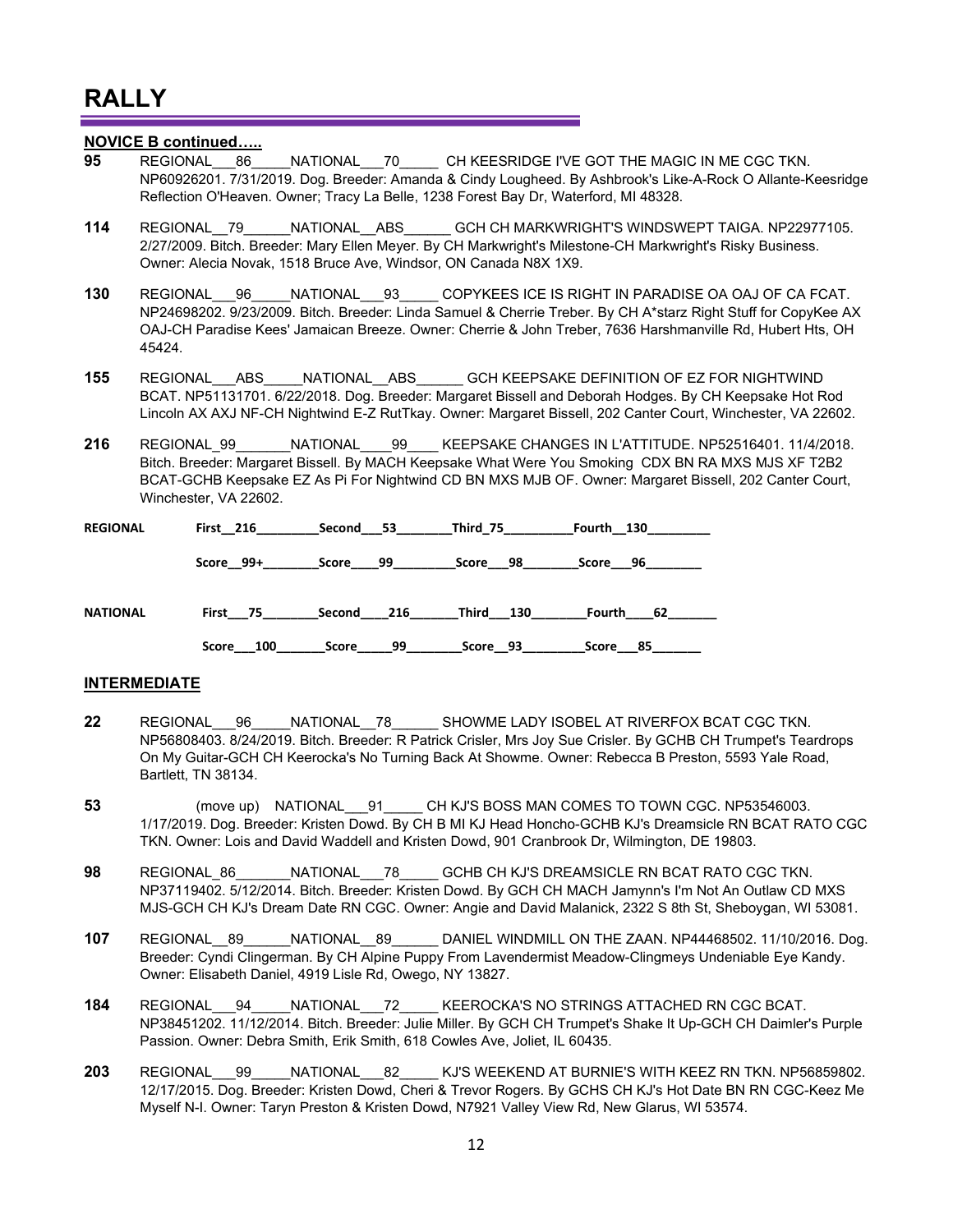Rd, Centre Hall, PA 16828.

|                 | <b>INTERMEDIATE continued</b> |  |                                                                                                                                                                                                                                                                                             |  |  |  |  |
|-----------------|-------------------------------|--|---------------------------------------------------------------------------------------------------------------------------------------------------------------------------------------------------------------------------------------------------------------------------------------------|--|--|--|--|
| 239             |                               |  | NATIONAL 78 GCH CH KELTIC'S DREAM COME TRUE EI CGC. NP31595101.<br>5/3/2012. Dog. Breeder: Ann M McHugh. By GCH Skyline's Unit of Measure-CH Keekichi's Klassic Irish Dancer CD<br>RA BN CGC. Ann M McHugh, 8722 Pine Hollow Dr, Russell, OH 44072.                                         |  |  |  |  |
| 253             |                               |  | REGIONAL 98 NATIONAL 87 GCH CH MACH KJ'S CHUBBY IS THE NEW SEXY BN RN MXS<br>MJC OF TKN. NP35091603. Dog. 7/1/2013. Dog. Breeder: Kristen Dowd. By GCH CH KJ's Its Nothin Purrsonal CD-<br>CH KJ's Black Eyed Pea. Owner: Laura Inman, 2170 Ryan Rd, De Pere, WI 54115.                     |  |  |  |  |
| <b>REGIONAL</b> |                               |  |                                                                                                                                                                                                                                                                                             |  |  |  |  |
|                 |                               |  | Score____99_______Score_____98____________Score______96________Score_____94________                                                                                                                                                                                                         |  |  |  |  |
| <b>NATIONAL</b> |                               |  | First 53 Second 107 Third 253 Fourth 203                                                                                                                                                                                                                                                    |  |  |  |  |
|                 |                               |  | Score 91 Score 89 Score 87 Score 82                                                                                                                                                                                                                                                         |  |  |  |  |
|                 | <b>ADVANCED A</b>             |  |                                                                                                                                                                                                                                                                                             |  |  |  |  |
| 23              |                               |  | REGIONAL 85 NATIONAL 75 KEESBROOK FRIDAY NITE LOVERBOY RI CGC TKN.<br>NP34242501. 11/2/2012. Dog. Breeder: Brenda Brooks. By CH Kealoha-Shamrock TGIF At Keesbrook-Astarz Top O'<br>The Charts. Owner: Rebecca B Preston, 5593 Yale Road, Bartlett, TN 38134.                               |  |  |  |  |
| 172             | <b>REGIONAL</b>               |  | 98 NATIONAL 93_______ AM CH/CAN GCH KEESRIDGE SET FIRE TO TH'REIGN RN NS.<br>NP46228501. 2/26/2016. Bitch. Breeder: Amanda Lougheed. By Darkenwald Cut To The Chase-GCH Keesridge The<br>Essence of Zivah CGN CD. Owner: Kelly Wood, 133 Poolton Cres, Courtice, Ontario L1E 2H6.           |  |  |  |  |
| <b>REGIONAL</b> |                               |  | First___172___________Second____23___________Third______________________________                                                                                                                                                                                                            |  |  |  |  |
|                 |                               |  | Score___98_________Score________85_________Score________________________________                                                                                                                                                                                                            |  |  |  |  |
| <b>NATIONAL</b> |                               |  | First____172_________Second____23________Third______________Fourth______________                                                                                                                                                                                                            |  |  |  |  |
|                 |                               |  | Score__93___________Score______75____________Score______________________________                                                                                                                                                                                                            |  |  |  |  |
|                 | <b>ADVANCED B</b>             |  |                                                                                                                                                                                                                                                                                             |  |  |  |  |
| 24              |                               |  | REGIONAL 84 NATIONAL 85 WYNDSPELL SUMMER BREEZE CD BN RM3 RAE3 NA NAJ NF<br>FCAT ACT2 CGCA TKI. NP39845103. 4/14/2015. Bitch. Breeder: Marion Crain. By CH OTCH Wyndspell Live Wire II<br>UDX2 OM6 RE-CH OTCH5 Keesbrook's Diamond Jubilee UDX7 OGM RM RAE. Owner: Lois Albright, 146 Manor |  |  |  |  |

- 28 REGIONAL 88 NATIONAL 100 TRALIEGH'S MIRACLE IN THE RAIN CD RE NAJ NA CGC. NP57224303. 11/1/2019. Bitch. Breeder: Traci Wasser. By CH Trumpets Shower the People-CH Traliegh's On Cloud Nine. Owner: Barbara Eng & Traci Wasser, 126 Bellwood Ct, Phoenixville, PA 19460.
- **60** REGIONAL\_\_88\_\_\_\_\_\_NATIONAL\_\_97\_\_\_\_\_\_ GCH CH KEEPSAKE SHE'S GOT THYTHM UD BN GN RE MX MXJ TQX. NP42988401. 4/27/2016. Bitch. Breeder: Margaret Bissell. By GCH CH Vista's Good Vibrations-Keepsake Burning Desie CDX MX MXS MXJ MJB. Owner: Jean Munger, 47W656 Shirewood Farm Rd, Hampshire, IL 60140.
- **92** REGIONAL\_\_86\_\_\_\_\_\_NATIONAL\_\_\_86\_\_\_\_\_ CH FOXFAIR I GET AROUND CD RN NF AX AXJ TKN. NP40927005. 8/12/2015. Bitch. Breeder: Debbie Lynch & Jeanne Buente. By GCH Vista's Good Vibrations-CH Foxfair Virginia Dare. Owner: Jeanne Buente & Debbie Lynch, 12440 Kiousville Palestine Rd, Mount Sterling, OH 43143.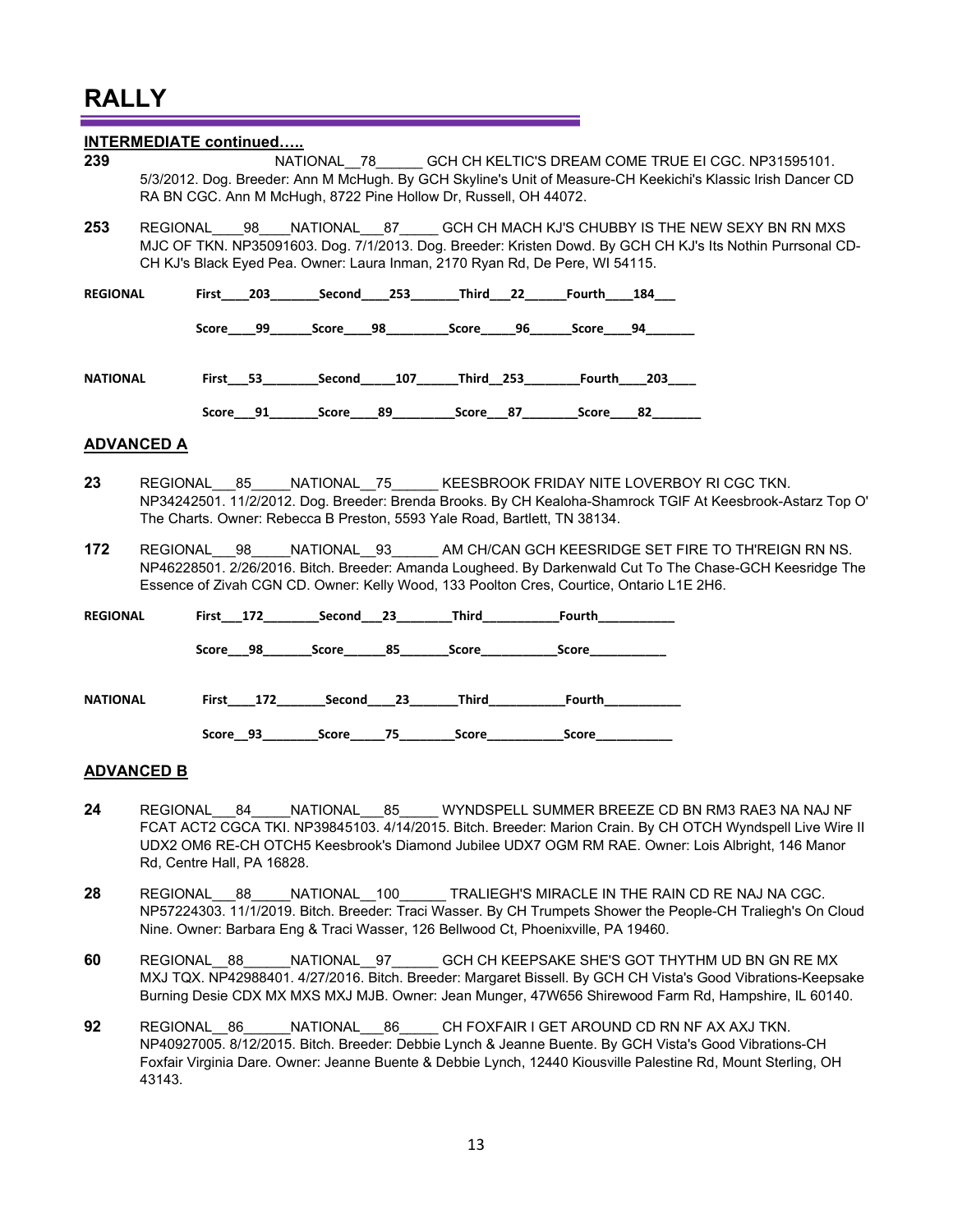#### **ADVANCED B continued…..**

- **119** REGIONAL\_\_98\_\_\_\_\_\_NATIONAL\_\_\_100\_\_\_\_\_ GCH MACH KJ'S LIVIN LARGE UDX OM3 RE MJS MXS XF. NP29153401. 6/7/2011. Dog. Breeder: Kristen Dowd. By CH KJ's Livin The Dream CDX NA NAJ-CH KJ's Superstition. Owner: Elizabeth Strick, 3505 Barker St, Hudsonville, MI 49426.
- **132** REGIONAL\_\_99\_\_\_\_\_\_NATIONAL\_\_\_\_99\_\_\_\_ CAN CH KEESRIDGE'S STARLIT SKYE CD BN RM RAE3 RATN CGC TKN. NP47896301. 6/1/2017. Bitch. Breeder: Amanda & Cindy Lougheed. By Bijzondere Tribute To Seawind-Keesridge Keely At vd Hulst. Owner: Tracy La Belle, Steven La Belle & Amanda Lougheed, 1238 Forest Bay Dr, Waterford, MI 48328.
- **168** REGIONAL\_\_ABS\_\_\_\_\_\_NATIONAL\_\_ABS\_\_\_\_\_\_ CH OTCH5 KEESBROOK'S DIAMOND JUBILEE UDX7 OGM RM RAE. NP32836702. 5/21/2012. Bitch. Breeder: Brenda Brookes. By CH Keesbrook's Déjà vu-Keesbrook's Miss Ch'Vous. Owner: Marion Crain, 3350 Frog Leap Farm Rd, Byrnes Mill, MO 63051.
- **193** REGIONAL\_\_96\_\_\_\_\_\_NATIONAL\_\_NQ\_\_\_\_\_\_ GCH DISCOVER CRYOSEISMIC BOOM CD BN RE OA OAJ OF TKN CGC. NP38755603. 12/7/2014. Dog. Breeder: Roseann Vorce. By CH Kealoha-Shamrock TGIF At Keesbrook-GCH Discover Ruby Slippers. Owner: Leslie Meyn, 260 Sewickley Oakmont Rd, Pittsburgh, PA 15237.
- **203** REGIONAL\_\_\_83\_\_\_\_\_NATIONAL\_\_\_\_82\_\_\_\_ KJ'S WEEKEND AT BURNIE'S WITH KEEZ RN TKN. NP56859802. 12/17/2015. Dog. Breeder: Kristen Dowd, Cheri & Trevor Rogers. By GCHS CH KJ's Hot Date BN RN CGC-Keez Me Myself N-I. Owner: Taryn Preston & Kristen Dowd, N7921 Valley View Rd, New Glarus, WI 53574.
- **205** REGIONAL\_\_\_NQ\_\_\_\_\_NATIONAL\_\_\_NQ\_\_\_\_\_ GCHS CH KJ'S WHAT ABOUT BOB RA CGC TKN. NP44391401. 7/10/2016. Dog. Breeder: Kristen Dowd. By GCHG CH KJ's Its Nothing Purrsonal CD BN RE CGCA TKN-GCH CH KJ's Dream Date RN CGC. Owner: Taryn Preston & Kristen Dowd, N7921 Valley View Rd, New Glarus, WI 53574.
- **206** REGIONAL\_\_\_NQ\_\_\_\_\_NATIONAL\_\_100\_\_\_\_\_\_ GCH CH WUND R Y SHEZA SUPERSTAR AT PAUGH PRINTS VCD2 UDX OM1 BN GN GO RAE MX AXJ TKA. NP23315303. 6/9/2009. Bitch. Breeder: Terri Vanschyndel. By CH KJ's Billy The Kid-CH Wund-R Y's Leading Lady. Owner: Sherri Alspaugh & Terri Vanschyndel, 5400 Lee Acres Dr, Boonville, IN 47601.
- **227** REGIONAL\_\_99\_\_\_\_\_\_NATIONAL\_\_\_99\_\_\_\_\_ GCH WUND-R-Y K-CENTRAL TIME IN A BOTTLE CD RA CGCA FCAT8 CAA TKA ATT. NP46448503. 2/7/2017. Dog. Breeder: Terri VanSchyndel & Sherri-Anne Kovach. By CH Marrkees Sizzling Comet CGC-CH Wund-R Y Bottoms Up K-Central. Owner: Stacie & Jeff Beasley, Terri VanSchyndel & Sherri-Anne Kovach, 9100 Live Oak Lane, Upper Marlboro, MD 20772.
- **278** REGIONAL 87 NATIONAL 73 CH MACH3 PCH5 KJ'S SPEED DATE BN RA MXC MJC MXP17 MXPG2 MJP16 MJPS2 PAX5 OF T2B BCAT SEN RATO TKN. NP30026205. 9/1/2011. Bitch. Breeder: Kristen Dowd. By GCH CH KJ's Billy The Kid-CH KJ's Dream Date. Owner: Laura Inman, 2170 Ryan Rd, De Pere, WI 54115.

| <b>REGIONAL</b> | First 132    | Second 227   | Third 119    | 193<br>Fourth |
|-----------------|--------------|--------------|--------------|---------------|
|                 | Score 99+    | Score 99     | 98<br>Score  | Score 96      |
| <b>NATIONAL</b> | First 119    | Second 206   | Third<br>-28 | Fourth 132    |
|                 | Score<br>100 | 100<br>Score | Score 100    | 99<br>Score   |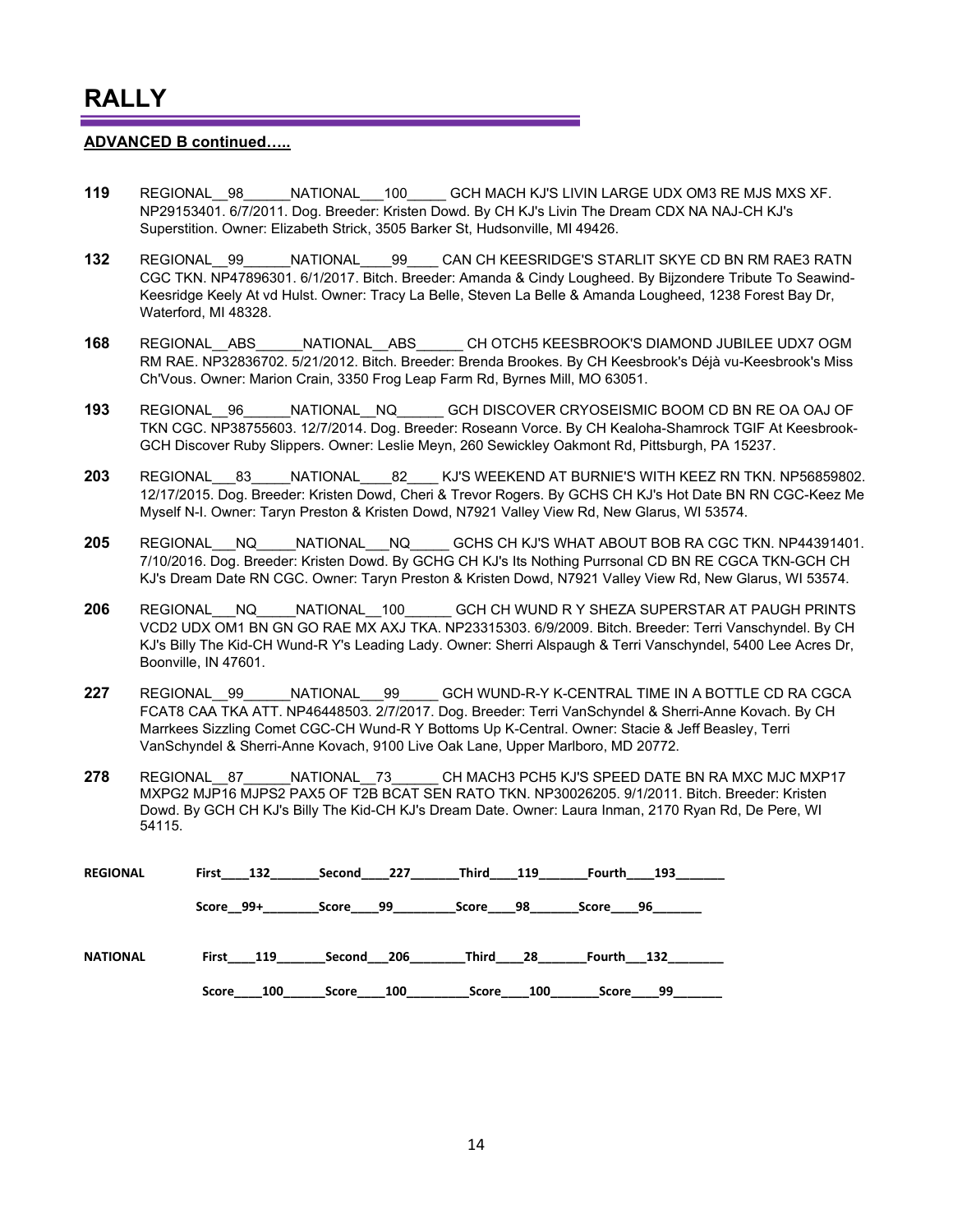#### **EXCELLENT A**

- 25 REGIONAL 86 NATIONAL 82 CH FOXFAIR CARA SCREEN PLAY RA AX AXJ SWN CGC. NP33474404. 12/19/2012. Dog. Breeder: Deborah A Lynch & Jeanne Buente. By Foxfair Essex-Foxfair Silent Screen Star. Owner: Marilyn Warren, Heather Myers & Debbie Lynch, 15 Mt Archer Road, Lyme, CT 06371.
- **205** REGIONAL\_\_NQ\_\_\_\_\_\_NATIONAL\_\_\_NQ\_\_\_\_\_ GCHS CH KJ'S WHAT ABOUT BOB RA CGC TKN. NP44391401. 7/10/2016. Dog. Breeder: Kristen Dowd. By GCHG CH KJ's Its Nothing Purrsonal CD BN RE CGCA TKN-GCH CH KJ's Dream Date RN CGC. Owner: Taryn Preston & Kristen Dowd, N7921 Valley View Rd, New Glarus, WI 53574.

| <b>REGIONAL</b> | First<br>25 | Second       | <b>Third</b> | Fourth |  |
|-----------------|-------------|--------------|--------------|--------|--|
|                 | Score<br>86 | Score        | Score        | Score  |  |
| <b>NATIONAL</b> | First<br>25 | Second       | Third        | Fourth |  |
|                 | Score<br>82 | <b>Score</b> | Score        | Score  |  |

#### **EXCELLENT B**

- **24** REGIONAL\_\_97\_\_\_\_\_\_NATIONAL\_\_\_93\_\_\_\_\_ WYNDSPELL SUMMER BREEZE CD BN RM3 RAE3 NA NAJ NF FCAT ACT2 CGCA TKI. NP39845103. 4/14/2015. Bitch. Breeder: Marion Crain. By CH OTCH Wyndspell Live Wire II UDX2 OM6 RE-CH OTCH5 Keesbrook's Diamond Jubilee UDX7 OGM RM RAE. Owner: Lois Albright, 146 Manor Rd, Centre Hall, PA 16828.
- **28** REGIONAL\_\_100\_\_\_\_\_\_NATIONAL\_\_90\_\_\_\_\_\_ TRALIEGH'S MIRACLE IN THE RAIN CD RE NAJ NA CGC. NP57224303. 11/1/2019. Bitch. Breeder: Traci Wasser. By CH Trumpets Shower the People-CH Traliegh's On Cloud Nine. Owner: Barbara Eng & Traci Wasser, 126 Bellwood Ct, Phoenixville, PA 19460.
- **60** REGIONAL\_\_89\_\_\_\_\_\_NATIONAL\_\_\_97\_\_\_\_\_ GCH CH KEEPSAKE SHE'S GOT THYTHM UD BN GN RE MX MXJ TQX. NP42988401. 4/27/2016. Bitch. Breeder: Margaret Bissell. By GCH CH Vista's Good Vibrations-Keepsake Burning Desie CDX MX MXS MXJ MJB. Owner: Jean Munger, 47W656 Shirewood Farm Rd, Hampshire, IL 60140.
- **97** REGIONAL\_\_\_78\_\_\_\_\_NATIONAL\_\_\_70\_\_\_\_\_ CH KEESFOREVER NUTTIN FOR XMAS SURPRIZ RE. NP33551501. 12/18/2012. Dog. Breeder: Carolyn Ostransky& Ed Ostransky, Karen Evasuik. By CH MarKees Sizzling Comet-CH Twin Trees Promise Me The Moon For Keesforever. Owner: Carolyn Ostransky & Edward Ostransky, PO Box 2137, Loveland, CO 80539.
- **119** REGIONAL\_\_97\_\_\_\_\_\_NATIONAL\_\_\_98\_\_\_\_\_ GCH MACH KJ'S LIVIN LARGE UDX OM3 RE MJS MXS XF. NP29153401. 6/7/2011. Dog. Breeder: Kristen Dowd. By CH KJ's Livin The Dream CDX NA NAJ-CH KJ's Superstition. Owner: Elizabeth Strick, 3505 Barker St, Hudsonville, MI 49426.
- **132** REGIONAL\_\_99\_\_\_\_\_\_NATIONAL\_\_\_90\_\_\_\_\_ CAN CH KEESRIDGE'S STARLIT SKYE CD BN RM RAE3 RATN CGC TKN. NP47896301. 6/1/2017. Bitch. Breeder: Amanda & Cindy Lougheed. By Bijzondere Tribute To Seawind-Keesridge Keely At vd Hulst. Owner: Tracy La Belle, Steven La Belle & Amanda Lougheed, 1238 Forest Bay Dr, Waterford, MI 48328.
- **134** REGIONAL 100+ **NATIONAL ACCORDINATION ACCORDINAL REGIONAL REGIONAL 100+ REGIONAL** 4/4/2019. Bitch. Breeder: Margaret Bissell. By GCHS CH Foxfair Rudy Valentino-GCH CH Keepsake Little Deuce Coupe. Owner: Amber Streicher-Helwig, 3 Liberty Ave, Lancaster, NY 14086.
- **159** REGIONAL\_\_97\_\_\_\_\_\_NATIONAL\_\_88\_\_\_\_\_\_ MACH KEEPSAKE WHAT WERE YOU SMOKING CDX BN RA MXS MJS XF T2B2 BCAT. NP43350101. 6/22/2016. Dog. Breeder: Margaret Bissell. By GCH Nightwind's Holy Smoke-GCH Keepsake Little Deuce Coupe. Owner: Margaret Bissell, 202 Canter Court, Winchester, VA 22602.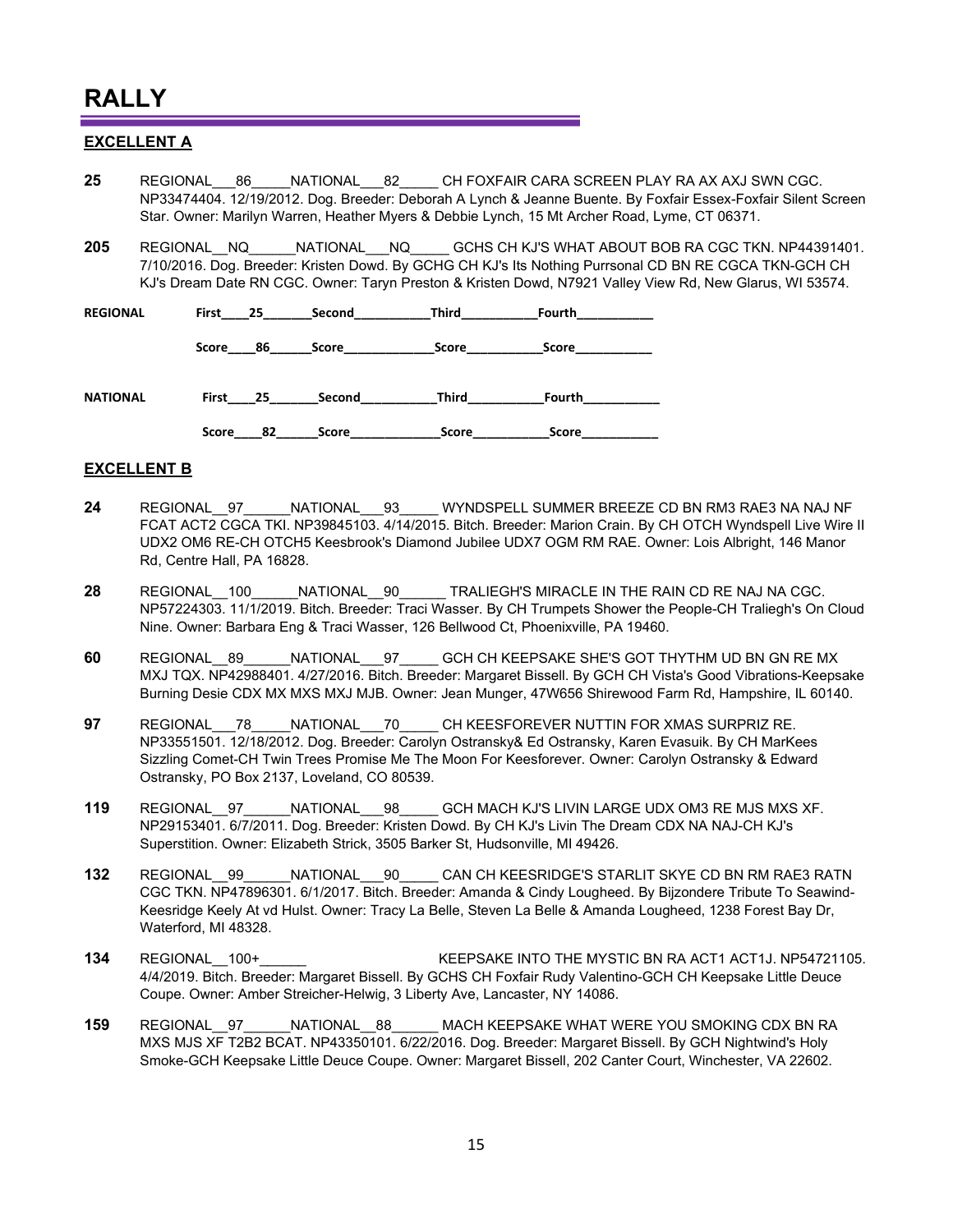#### **EXCELLENT B continued…..**

- **168** REGIONAL\_\_\_ABS\_\_\_\_\_NATIONAL\_\_ABS\_\_\_\_\_\_ CH OTCH5 KEESBROOK'S DIAMOND JUBILEE UDX7 OGM RM RAE. NP32836702. 5/21/2012. Bitch. Breeder: Brenda Brookes. By CH Keesbrook's Déjà vu-Keesbrook's Miss Ch'Vous. Owner: Marion Crain, 3350 Frog Leap Farm Rd, Byrnes Mill, MO 63051.
- **193** REGIONAL\_\_\_NQ\_\_\_\_\_NATIONAL\_\_\_NQ\_\_\_\_\_ GCH DISCOVER CRYOSEISMIC BOOM CD BN RE OA OAJ OF TKN CGC. NP38755603. 12/7/2014. Dog. Breeder: Roseann Vorce. By CH Kealoha-Shamrock TGIF At Keesbrook-GCH Discover Ruby Slippers. Owner: Leslie Meyn, 260 Sewickley Oakmont Rd, Pittsburgh, PA 15237.
- **206** REGIONAL\_\_\_99\_\_\_\_\_NATIONAL\_\_\_100\_\_\_\_\_ GCH CH WUND R Y SHEZA SUPERSTAR AT PAUGH PRINTS VCD2 UDX OM1 BN GN GO RAE MX AXJ TKA. NP23315303. 6/9/2009. Bitch. Breeder: Terri Vanschyndel. By CH KJ's Billy The Kid-CH Wund-R Y's Leading Lady. Owner: Sherri Alspaugh & Terri Vanschyndel, 5400 Lee Acres Dr, Boonville, IN 47601.
- **226** REGIONAL\_\_75\_\_\_\_\_\_NATIONAL\_\_82\_\_\_\_\_\_ CH KEEPSAKE SET THE WORLD ON FIRE BN RA NA NAJ XF TKN BCAT CGC. NP46031003. 3/29/2017. Bitch. Breeder: Margaret Bissell. By GCHS Foxfair Rudy Valentino-Keepsake Burning Desire. Owner: Leslie Meyn, 260 Sewickley Oakmont Rd, Pittsburgh, PA 15237.
- **227** REGIONAL\_\_\_87\_\_\_\_\_NATIONAL\_\_\_99\_\_\_\_\_ GCH WUND-R-Y K-CENTRAL TIME IN A BOTTLE CD RA CGCA FCAT8 CAA TKA ATT. NP46448503. 2/7/2017. Dog. Breeder: Terri VanSchyndel & Sherri-Anne Kovach. By CH Marrkees Sizzling Comet CGC-CH Wund-R Y Bottoms Up K-Central. Owner: Stacie & Jeff Beasley, Terri VanSchyndel & Sherri-Anne Kovach, 9100 Live Oak Lane, Upper Marlboro, MD 20772.
- **244** REGIONAL\_\_\_70\_\_\_\_\_NATIONAL\_\_\_NQ\_\_\_\_\_ LADYSLIPPER'S STAR OF MIGHT BN RA NA OAJ NF DCAT ACT1 RATS OSD CGC TKE. NP52216602. 10/26/2018. Bitch. Breeder: Geof & Karen Godfrey. By CH Windrift's Star Dust-AM/Int'l CH LadySlipper's Elderberry Bounty. Owner: Karen Sheahan, 5633 45th Ave So., Minneapolis, MN 55417.

| <b>REGIONAL</b> | First           | 28            | Third        | 206         |
|-----------------|-----------------|---------------|--------------|-------------|
|                 | 134             | Second        | 132          | Fourth      |
|                 | $100+$<br>Score | Score 100     | 99+<br>ScorE | 99<br>Score |
| <b>NATIONAL</b> | First 206       | 227<br>Second | Third<br>119 | Fourth 60   |
|                 | 100             | 99            | 98           | 97          |
|                 | Score           | Score         | Score        | Score       |

#### **MASTER**

- **24** REGIONAL\_\_\_88\_\_\_\_\_NATIONAL\_\_97\_\_\_\_\_\_ WYNDSPELL SUMMER BREEZE CD BN RM3 RAE3 NA NAJ NF FCAT ACT2 CGCA TKI. NP39845103. 4/14/2015. Bitch. Breeder: Marion Crain. By CH OTCH Wyndspell Live Wire II UDX2 OM6 RE-CH OTCH5 Keesbrook's Diamond Jubilee UDX7 OGM RM RAE. Owner: Lois Albright, 146 Manor Rd, Centre Hall, PA 16828.
- **28** REGIONAL 87 NATIONAL 98 TRALIEGH'S MIRACLE IN THE RAIN CD RE NAJ NA CGC. NP57224303. 11/1/2019. Bitch. Breeder: Traci Wasser. By CH Trumpets Shower the People-CH Traliegh's On Cloud Nine. Owner: Barbara Eng & Traci Wasser, 126 Bellwood Ct, Phoenixville, PA 19460.
- **64** REGIONAL\_\_\_70\_\_\_\_\_NATIONAL\_\_\_70\_\_\_\_\_ GCH CH MACH2 KJ'S PLAY DATE CDX BN GO RE MXS MJG MFB TQX CGCA TKN HOF. NP30026204. 9/1/2011. Bitch. Breeder: Kristen Dowd. By CH KJ's Billy The Kid-GCH CH KJ's Dream Date RN HOF. Owner: Lois and David Waddell, 901 Cranbrook Dr, Wilmington, DE 19803.
- **128** REGIONAL\_\_\_97\_\_\_\_\_NATIONAL\_\_\_99\_\_\_\_\_ CH RACH KJ'S DREAMCATCHER UD AXJP AXP OF CGC. NP37119408. 5/12/2014. Bitch. Breeder: Kristen Dowd. By GCH MACH Jamynn's I'm Not an Outlaw CD-GCH KJ's Dream Date RN. Owner: Barbara Eng & Kristen Dowd, 126 Bellwood Ct, Phoenixville, PA 19460.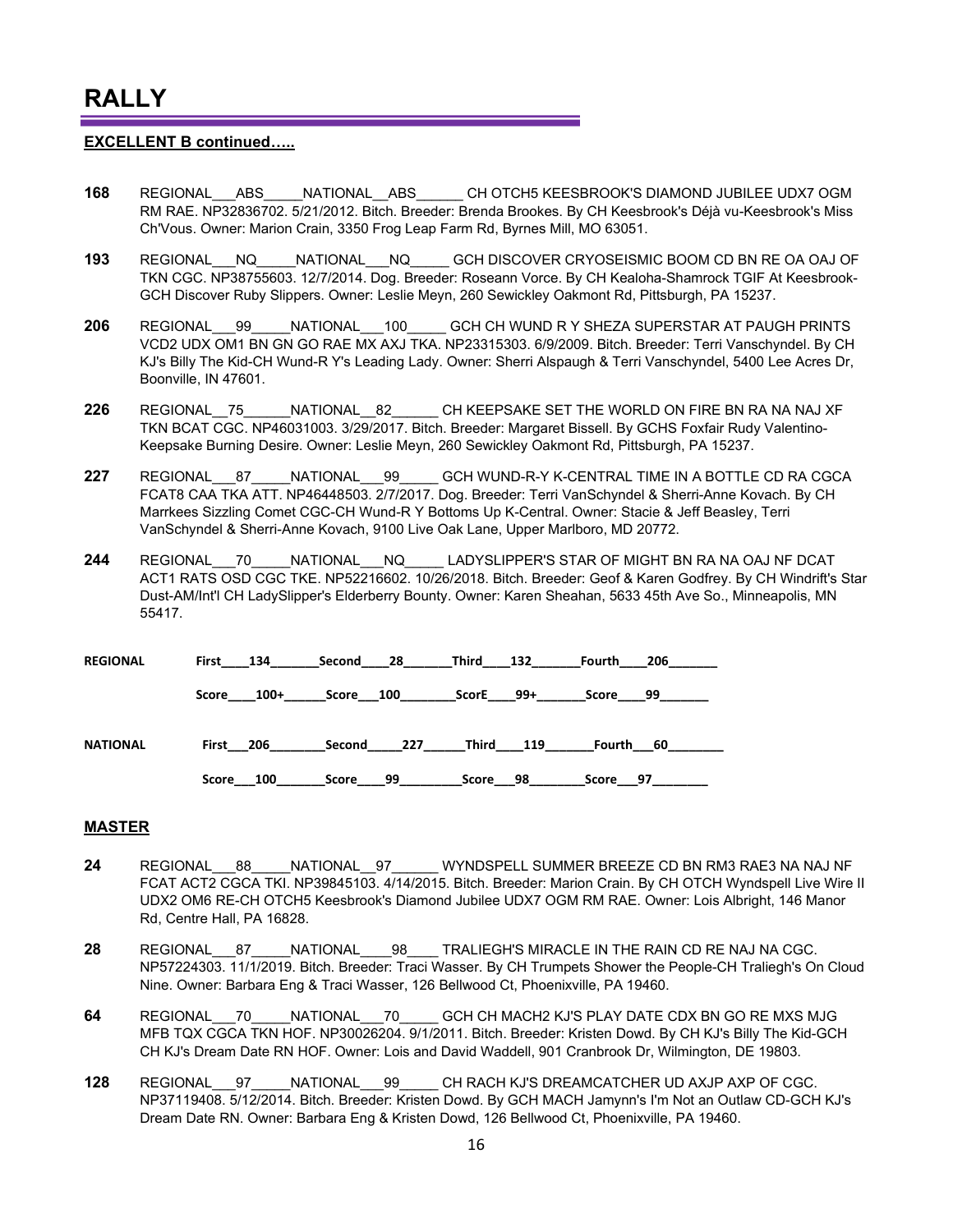#### **MASTER continued…..**

- **132** REGIONAL\_\_100\_\_\_\_\_\_NATIONAL\_\_\_98\_\_\_\_\_ CAN CH KEESRIDGE'S STARLIT SKYE CD BN RM RAE3 RATN CGC TKN. NP47896301. 6/1/2017. Bitch. Breeder: Amanda & Cindy Lougheed. By Bijzondere Tribute To Seawind-Keesridge Keely At vd Hulst. Owner: Tracy La Belle, Steven La Belle & Amanda Lougheed, 1238 Forest Bay Dr, Waterford, MI 48328.
- **168** REGIONAL\_\_\_ABS\_\_\_\_\_NATIONAL\_\_\_ABS\_\_\_\_\_ CH OTCH5 KEESBROOK'S DIAMOND JUBILEE UDX7 OGM RM RAE. NP32836702. 5/21/2012. Bitch. Breeder: Brenda Brookes. By CH Keesbrook's Déjà vu-Keesbrook's Miss Ch'Vous. Owner: Marion Crain, 3350 Frog Leap Farm Rd, Byrnes Mill, MO 63051.
- **227** REGIONAL 98 GCH WUND-R-Y K-CENTRAL TIME IN A BOTTLE CD RA CGCA FCAT8 CAA TKA ATT. NP46448503. 2/7/2017. Dog. Breeder: Terri VanSchyndel & Sherri-Anne Kovach. By CH Marrkees Sizzling Comet CGC-CH Wund-R Y Bottoms Up K-Central. Owner: Stacie & Jeff Beasley, Terri VanSchyndel & Sherri-Anne Kovach, 9100 Live Oak Lane, Upper Marlboro, MD 20772.
- **229** REGIONAL\_\_\_83\_\_\_\_\_NATIONAL\_\_\_74\_\_\_\_\_ BEASLEY'S ANCY CHIEF CLANCY CDX GO RM RAE2 BCAT THDA DJ CGCA CGCU TKPE RATO. NP28762807. 4/28/2011. Dog. Breeder: Jodi Erbe. By Erbe-Kees Kyler-Erbe-Kees Koa. Owner: Stacie & Jeff Beasley, 9100 Live Oak Lane, Upper Marlboro, MD 20772.

| <b>REGIONAL</b> |           | First 132 |          | Second 128 | Third         | - 24 | Fourth 28 |    |
|-----------------|-----------|-----------|----------|------------|---------------|------|-----------|----|
|                 | Score 100 |           | Score 97 |            | Score         | 88   | Score 87  |    |
| <b>NATIONAL</b> |           | First 128 | Second   |            | 132 Third 227 |      | Fourth 28 |    |
|                 | Score     | 99        | Score 98 |            | Score         | 98   | Score     | 98 |

#### **PAIRS**

**RP1** NATIONAL\_\_\_\_95\_\_\_\_

\_\_\_\_\_\_\_\_(227**)** GCH WUND-R-Y K-CENTRAL TIME IN A BOTTLE CD RA CGCA FCAT8 CAA TKA ATT. NP46448503. 2/7/2017. Dog. Breeder: Terri VanSchyndel & Sherri-Anne Kovach. By CH Marrkees Sizzling Comet CGC-CH Wund-R Y Bottoms Up K-Central. Owner: Stacie & Jeff Beasley, Terri VanSchyndel & Sherri-Anne Kovach, 9100 Live Oak Lane, Upper Marlboro, MD 20772.

(229) BEASLEY'S ANCY CHIEF CLANCY CDX GO RM RAE2 BCAT THDA DJ CGCA CGCU TKPE RATO. NP28762807. 4/28/2011. Dog. Breeder: Jodi Erbe. By Erbe-Kees Kyler-Erbe-Kees Koa. Owner: Stacie & Jeff Beasley, 9100 Live Oak Lane, Upper Marlboro, MD 20772.

#### **RP2** NATIONAL\_\_\_98\_\_\_\_\_

\_\_\_\_\_\_\_\_(206**)** GCH CH WUND R Y SHEZA SUPERSTAR AT PAUGH PRINTS VCD2 UDX OM1 BN GN GO RAE MX AXJ TKA. NP23315303. 6/9/2009. Bitch. Breeder: Terri Vanschyndel. By CH KJ's Billy The Kid-CH Wund-R Y's Leading Lady. Owner: Sherri Alspaugh & Terri Vanschyndel, 5400 Lee Acres Dr, Boonville, IN 47601.

(208) GCH CH PAUGH PRINTS CAN YOU HEAR ME NOW CDX PCD BN GN GO RAE AX AXJ TKA. NP38687801. 9/12/2014. Bitch. Breeder: Sherri Alspaugh. By GCHG CH KJ's Its Nothin Purrsonal CD BN RE CGCA TKN-GCH CH Wund R Y Sheza Superstar At Paugh Prints VCD2 UDX OM1 BN GN GO RAE MX AXJ TKA. Owner: Sherri Alspaugh, 5400 Lee Acres Dr, Boonville, IN 47601.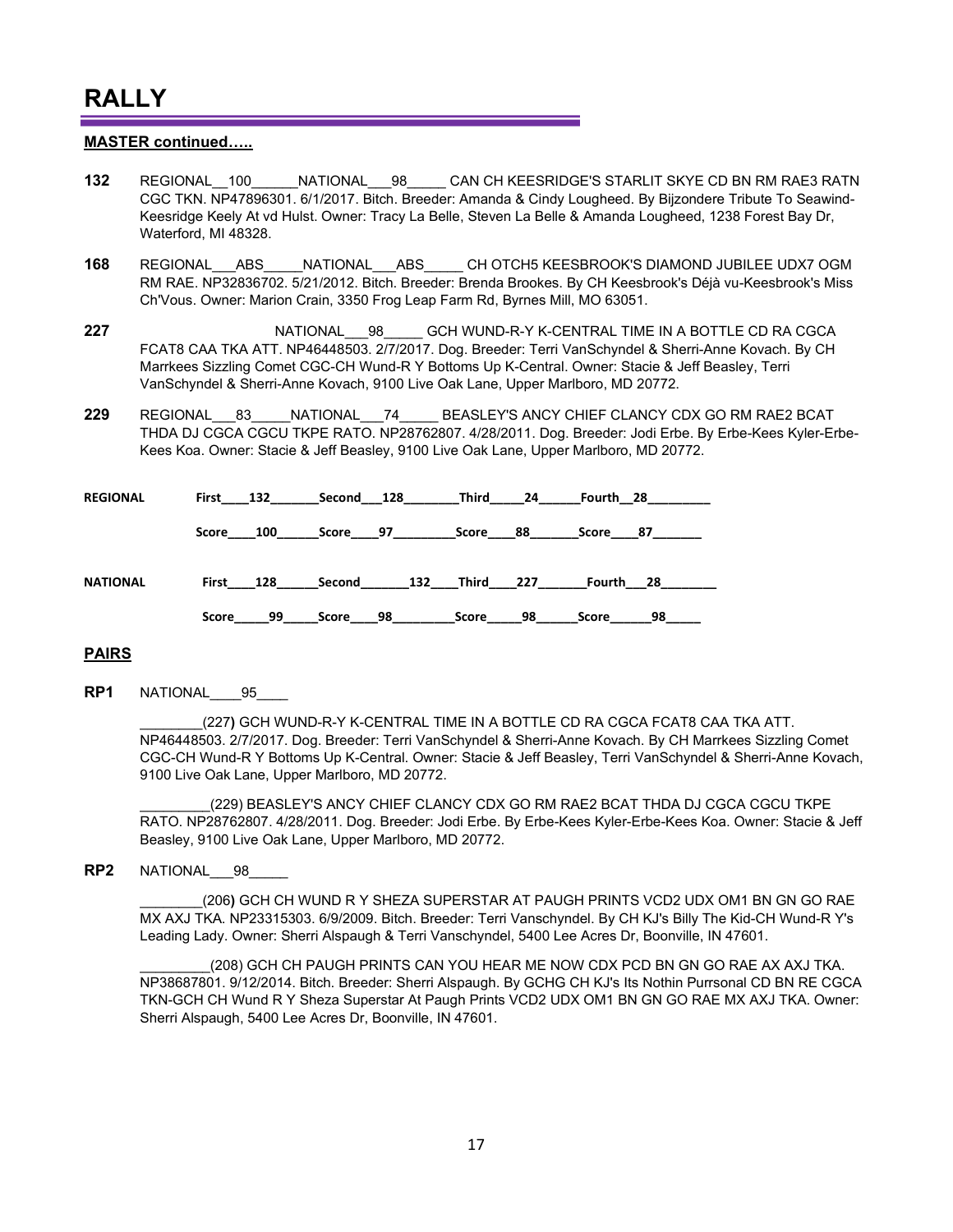#### **PAIRS continued…..**

**RP3** NATIONAL 100

\_\_\_\_\_\_\_\_(28**)** TRALIEGH'S MIRACLE IN THE RAIN CD RE NAJ NA CGC. NP57224303. 11/1/2019. Bitch. Breeder: Traci Wasser. By CH Trumpets Shower the People-CH Traliegh's On Cloud Nine. Owner: Barbara Eng & Traci Wasser, 126 Bellwood Ct, Phoenixville, PA 19460.

\_\_\_\_\_\_\_\_\_(128) CH RACH KJ'S DREAMCATCHER UD AXJP AXP OF CGC. NP37119408. 5/12/2014. Bitch. Breeder: Kristen Dowd. By GCH MACH Jamynn's I'm Not an Outlaw CD-GCH KJ's Dream Date RN. Owner: Barbara Eng & Kristen Dowd, 126 Bellwood Ct, Phoenixville, PA 19460.

| <b>NATIONAL</b> | <b>First</b> | Second | RP2 | Thira | RP <sub>1</sub> | ัดurth ิ |
|-----------------|--------------|--------|-----|-------|-----------------|----------|
|                 |              |        |     |       |                 |          |

Score 100 Score 98 Score 95 Score

#### **NOVICE TEAMS**

**RT1** NATIONAL\_\_387\_\_\_\_\_\_

(24) WYNDSPELL SUMMER BREEZE CD BN RM3 RAE3 NA NAJ NF FCAT ACT2 CGCA TKI. NP39845103. 4/14/2015. Bitch. Breeder: Marion Crain. By CH OTCH Wyndspell Live Wire II UDX2 OM6 RE-CH OTCH5 Keesbrook's Diamond Jubilee UDX7 OGM RM RAE. Owner: Lois Albright, 146 Manor Rd, Centre Hall, PA 16828.

\_\_\_\_\_\_\_\_(28**)** TRALIEGH'S MIRACLE IN THE RAIN CD RE NAJ NA CGC. NP57224303. 11/1/2019. Bitch. Breeder: Traci Wasser. By CH Trumpets Shower the People-CH Traliegh's On Cloud Nine. Owner: Barbara Eng & Traci Wasser, 126 Bellwood Ct, Phoenixville, PA 19460.

(30)CH KEEPSAKE SPRING FEVER CGC BN CD RM ACT2 TKA AXP OA XFP BCAT. NP43686303. 6/17/2016. Bitch. Breeder: Margaret Bissell & Deborah Hodges. By CH Keepsake Hot Rod Lincoln-CH Night Wind E-Z Ruttkay. Owner: Daisy Kramer, 4107 Aster Ct, Enola, PA 17025.

\_\_\_\_\_\_\_\_\_(128) CH RACH KJ'S DREAMCATCHER UD AXJP AXP OF CGC. NP37119408. 5/12/2014. Bitch. Breeder: Kristen Dowd. By GCH MACH Jamynn's I'm Not an Outlaw CD-GCH KJ's Dream Date RN. Owner: Barbara Eng & Kristen Dowd, 126 Bellwood Ct, Phoenixville, PA 19460.

**RT2** NATIONAL 364

\_\_\_\_\_\_\_\_(95**)** CH KEESRIDGE I'VE GOT THE MAGIC IN ME CGC TKN. NP60926201. 7/31/2019. Dog. Breeder: Amanda & Cindy Lougheed. By Ashbrook's Like-A-Rock O Allante-Keesridge Reflection O'Heaven. Owner; Tracy La Belle, 1238 Forest Bay Dr, Waterford, MI 48328.

\_\_\_\_\_\_\_\_\_(132) CAN CH KEESRIDGE'S STARLIT SKYE CD BN RM RAE3 RATN CGC TKN. NP47896301. 6/1/2017. Bitch. Breeder: Amanda & Cindy Lougheed. By Bijzondere Tribute To Seawind-Keesridge Keely At vd Hulst. Owner: Tracy La Belle, Steven La Belle & Amanda Lougheed, 1238 Forest Bay Dr, Waterford, MI 48328.

\_\_\_\_\_\_\_\_\_(172) AM CH/CAN GCH KEESRIDGE SET FIRE TO TH'REIGN RN NS. NP46228501. 2/26/2016. Bitch. Breeder: Amanda Lougheed. By Darkenwald Cut To The Chase-GCH Keesridge The Essence of Zivah CGN CD. Owner: Kelly Wood, 133 Poolton Cres, Courtice, Ontario L1E 2H6.

(234) Can GCH KEESRIDGE'S RAEVYN BEAUTY CGN RN RATO ITD CAA URO1 Ca SX SCN. NP35718601. Bitch. Breeder: Amanda Lougheed. By Can/Am CH Darkenwald Just A Cut Above Shainakees-Can/Am GCH Keesridge The Essence Of Zivah CHOF COMX CGN CD RE ITD RATI TDI. Owner: Amanda Lougheed & Cindy Lougheed, 384097 Dawson Rd, Kemble, ON N0H 1S0.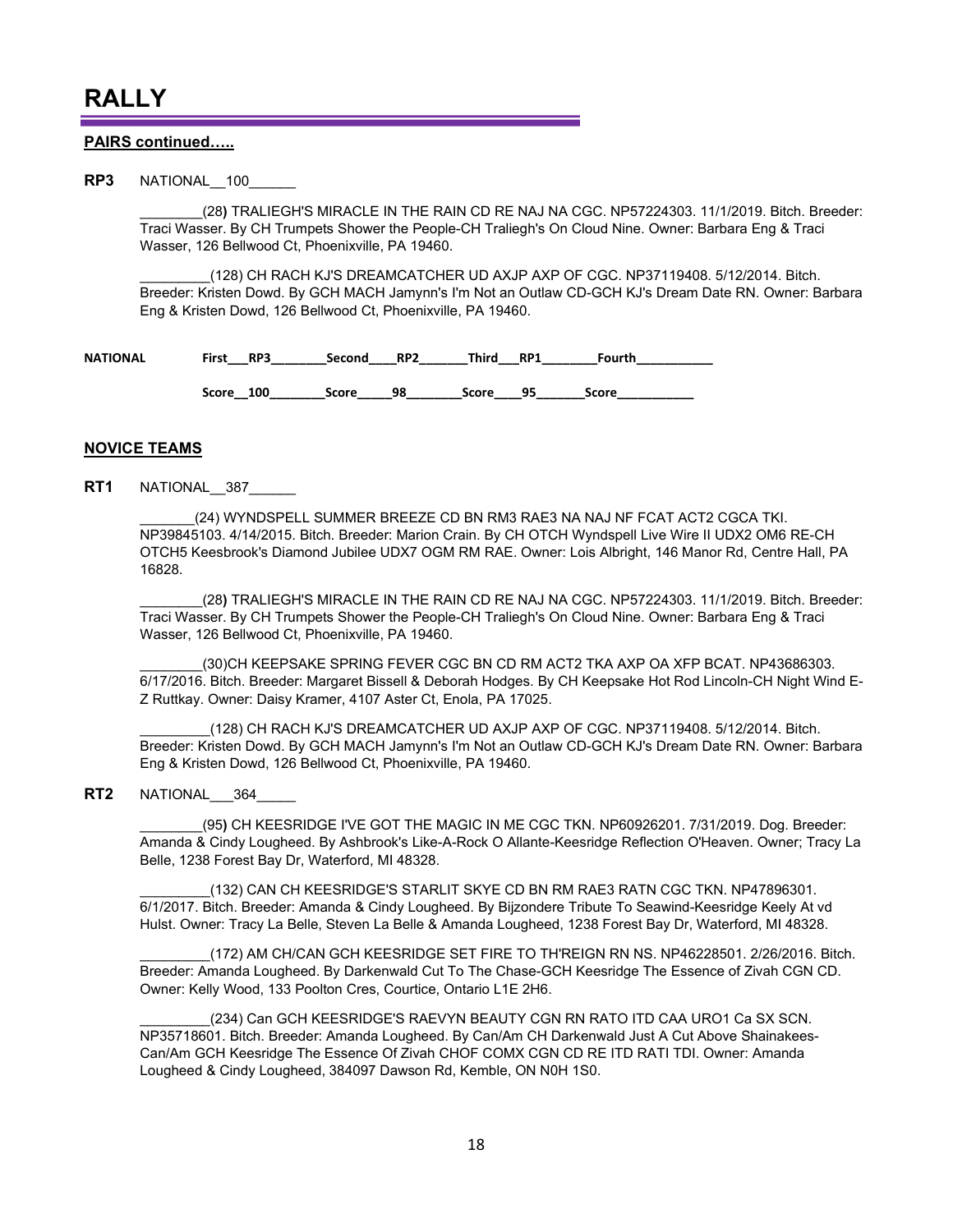#### **TEAMS continued…..**

#### **RT3** NATIONAL 338

\_\_\_\_\_\_\_\_(141**)** CH OLEFORT SWASHBUCKLER CGC TKN. NP50717401. 10/2/2017. Dog. Breeder: Angela Curtis. By CH Olefort Jack Rabbit-Wund-R Y's Good Girl Gone Bad-Alexander Yee and Sally Wang, 41-24 69th St, Woodside, NY 11377.

\_\_\_\_\_\_\_\_\_(149) CH GEATLAND'S CAPSICUM. NP59917001. 4/20/2020. Dog. Breeder: Richard G Su & Judith Nye. By GCH Ashbrook's Like-A-Rock O Allante-GCH Geatland's Kwispel V Sprookje. Owner: Richard G Su & Judith Nye, 320 Jersey Ave, Elberon, NJ 07740.

\_\_\_\_\_\_\_\_\_(158) GEATLAND'S ACE THE BATHOND. NP43501201. 6/3/2016. Bitch. Breeder: Richard G Su & Judith Nye. By CH Wund-R Y's Secret Agent-GCH CH Sherwood's Greatland Promise CD. Owner: Elizabeth McQuillan, 507 W 111th St, Apt 3, NY, NY 10025. Handler: Sally Wang.

\_\_\_\_\_\_\_\_\_(164) GEATLAND'S LITTLE SISTER. NP6798502. 3/5/2021. Bitch. Breeder: Richard G Su & Judith Nye. By GCH Sherwood's Singing In The Rain At Keeshond Heaven DCAT-GCH Geatland's Sparkly Celebration. Owner: Richard G Su & Judith Nye, 320 Jersey Ave, Elberon, NJ 07740.

#### **RT4** NATIONAL 356

\_\_\_\_\_\_\_\_(184**)** KEEROCKA'S NO STRINGS ATTACHED RN CGC BCAT. NP38451202. 11/12/2014. Bitch. Breeder: Julie Miller. By GCH CH Trumpet's Shake It Up-GCH CH Daimler's Purple Passion. Owner: Debra Smith, Erik Smith, 618 Cowles Ave, Joliet, IL 60435.

\_\_\_\_\_\_\_\_\_(203) KJ'S WEEKEND AT BURNIE'S WITH KEEZ RN TKN. NP56859802. 12/17/2015. Dog. Breeder: Kristen Dowd, Cheri & Trevor Rogers. By GCHS CH KJ's Hot Date BN RN CGC-Keez Me Myself N-I. Owner: Taryn Preston & Kristen Dowd, N7921 Valley View Rd, New Glarus, WI 53574.

(226) CH KEEPSAKE SET THE WORLD ON FIRE BN RA NA NAJ XF TKN BCAT CGC. NP46031003. 3/29/2017. Bitch. Breeder: Margaret Bissell. By GCHS Foxfair Rudy Valentino-Keepsake Burning Desire. Owner: Leslie Meyn, 260 Sewickley Oakmont Rd, Pittsburgh, PA 15237.

(239) GCH CH KELTIC'S DREAM COME TRUE EI CGC. NP31595101. 5/3/2012. Dog. Breeder: Ann M McHugh. By GCH Skyline's Unit of Measure-CH Keekichi's Klassic Irish Dancer CD RA BN CGC. Ann M McHugh, 8722 Pine Hollow Dr, Russell, OH 44072.

(alternate)

\_\_\_\_\_\_\_\_\_(193) GCH DISCOVER CRYOSEISMIC BOOM CD BN RE OA OAJ OF TKN CGC. NP38755603. 12/7/2014. Dog. Breeder: Roseann Vorce. By CH Kealoha-Shamrock TGIF At Keesbrook-GCH Discover Ruby Slippers. Owner: Leslie Meyn, 260 Sewickley Oakmont Rd, Pittsburgh, PA 15237.

| <b>NATIONAL</b> | First<br>RT1 | Second | RT <sub>2</sub> | Third | RT4 | Fourth | RT3 |
|-----------------|--------------|--------|-----------------|-------|-----|--------|-----|
|                 |              |        |                 |       |     |        |     |
|                 | 387<br>Score | Score  | 364             | Score | 356 | Score  | 338 |